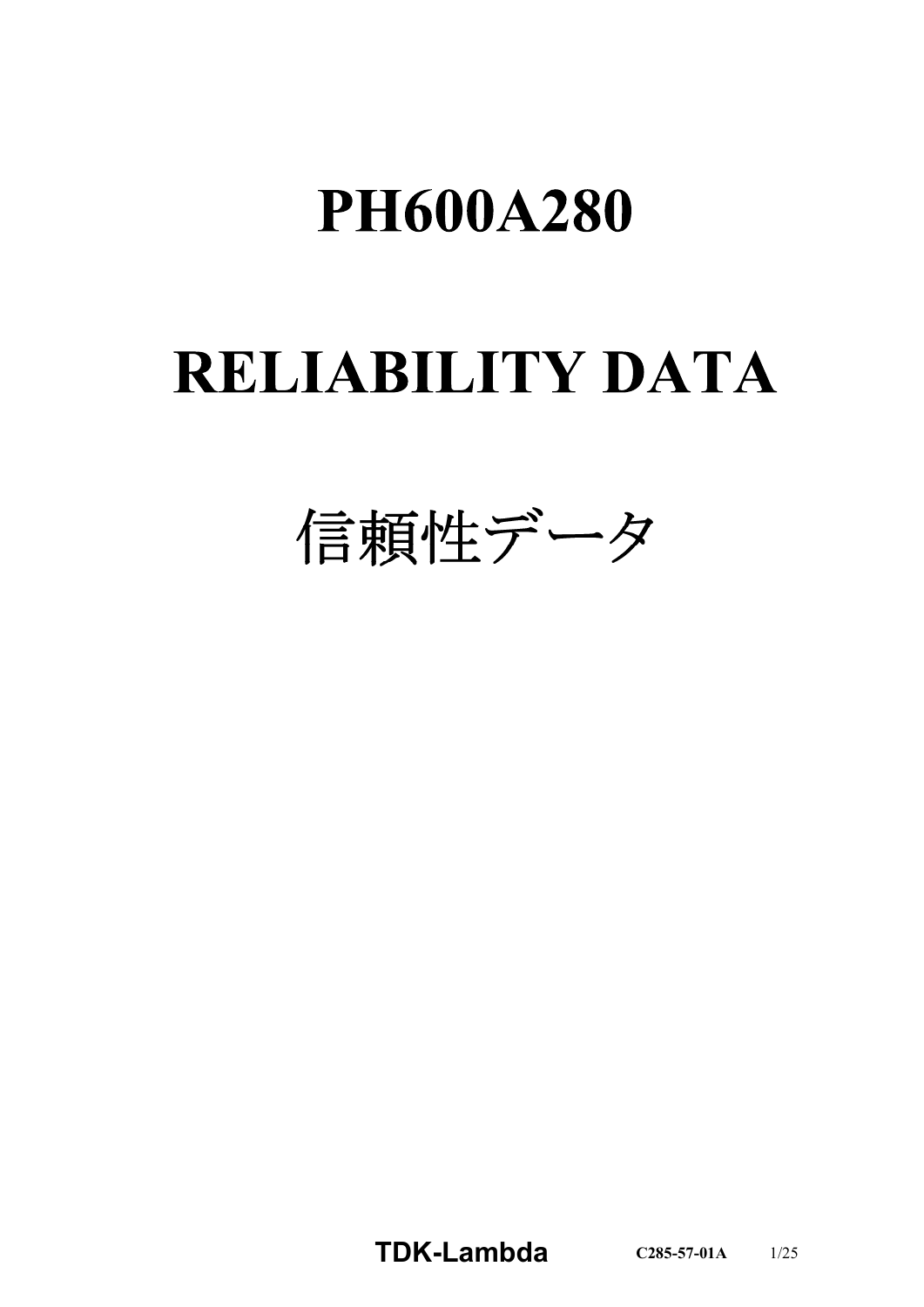#### *RWS 50B600B Series* **PH600A280**

# **INDEX**

#### PAGE

|    |                                                                                        | $\overline{3}$ |
|----|----------------------------------------------------------------------------------------|----------------|
|    | 2. 部品ディレーティング Components Derating …………………………………………………                                  | $\overline{5}$ |
|    | 3. 主要部品温度上昇値 Main Components Temperature Rise △T List ························ 7       |                |
|    | 4. アブノーマル試験 Abnormal Test …………………………………………………                                          | $\overline{9}$ |
| 5. | 振動試験                                                                                   | 12             |
|    | 6. 衝擊試験                                                                                | 14             |
|    | 7. ノイズシミュレート試験 Noise Simulate Test …………………………………………                                    | 16             |
|    | 8. はんだ耐熱性試験 Resistance to Soldering Heat Test ···································      | 18             |
|    | 9. 熱衝擊試験 Thermal Shock Test ………………………………………………………                                      | 20             |
|    | High Temperature and High Humidity Bias Test ·····················<br>10. 高温加湿通電試験     | 22             |
|    | 11. 高温連続通電試験                                                                           | 24             |
|    | * 試験結果は、代表データでありますが、全ての製品はほぼ同等な特性を示します。                                                |                |
|    | 従いまして、以下の結果は参考値とお考え願います。                                                               |                |
|    | Test results are typical data. Nevertheless the following results are considered to be |                |

reference data because all units have nearly the same characteristics.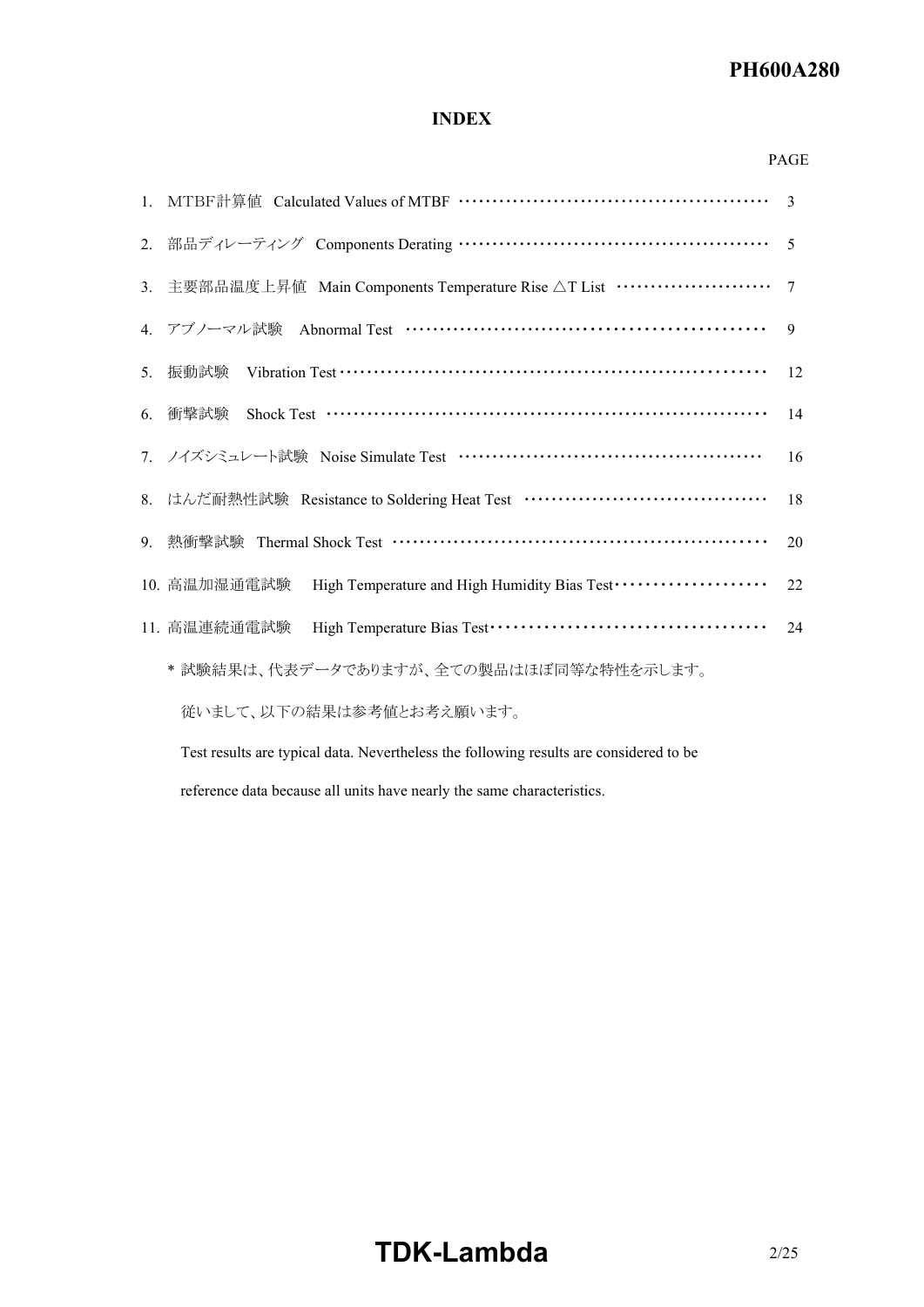# *RWS 50B600B Series* **PH600A280**

# **1. MTBF Calculated Values of MTBF**

#### **MODEL : PH600A280**

#### **(1) Calculating Method**

Telcordiaの部品ストレス解析法(\*1)で算出されています。 故障率λssは、それぞれの部品ごとに電気ストレスと動作温度によって決定されます。 Calculated based on parts stress reliability prediction of Telcordia(\*1). Individual failure rate λss is calculated by the electric stress and temperature rise of the each device.

> \*1: Telcordia document "Reliability Prediction Procedure for Electronic Equipment" (Document number SR-332, Issue3)

$$
\langle \hat{\mathbb{A}} \mathbb{H} \mathbb{H} \rangle \qquad MTBF = \frac{1}{\lambda_{\text{equip}}} = \frac{1}{\pi_{\text{E}} \sum_{i=1}^{m} N_i \cdot \lambda_{\text{ssi}}} \times 10^{-9} \quad \text{H\#} \text{ (hours)}
$$
\n
$$
\lambda_{\text{ssi}} = \lambda_{\text{Gi}} \cdot \pi_{\text{Qi}} \cdot \pi_{\text{Si}} \cdot \pi_{\text{Ti}}
$$

\n
$$
\lambda_{\text{epuip}}
$$
 :  $\hat{\pm}$ 被器 (FITs)  
\n Total Equipment failure rate (FITs = Failure in 10<sup>9</sup> hours)  
\n $\lambda_{Gi}$  :  $i$ 番目の部品に対する基  
\n  $\pi_{Qi}$    
\n  $i$ 18日の部品に対する品質  
\n $\pi_{Qi}$    
\n  $i$ 38日に対する品質  
\n $\pi_{Si}$    

# **TDKLambda** 3/25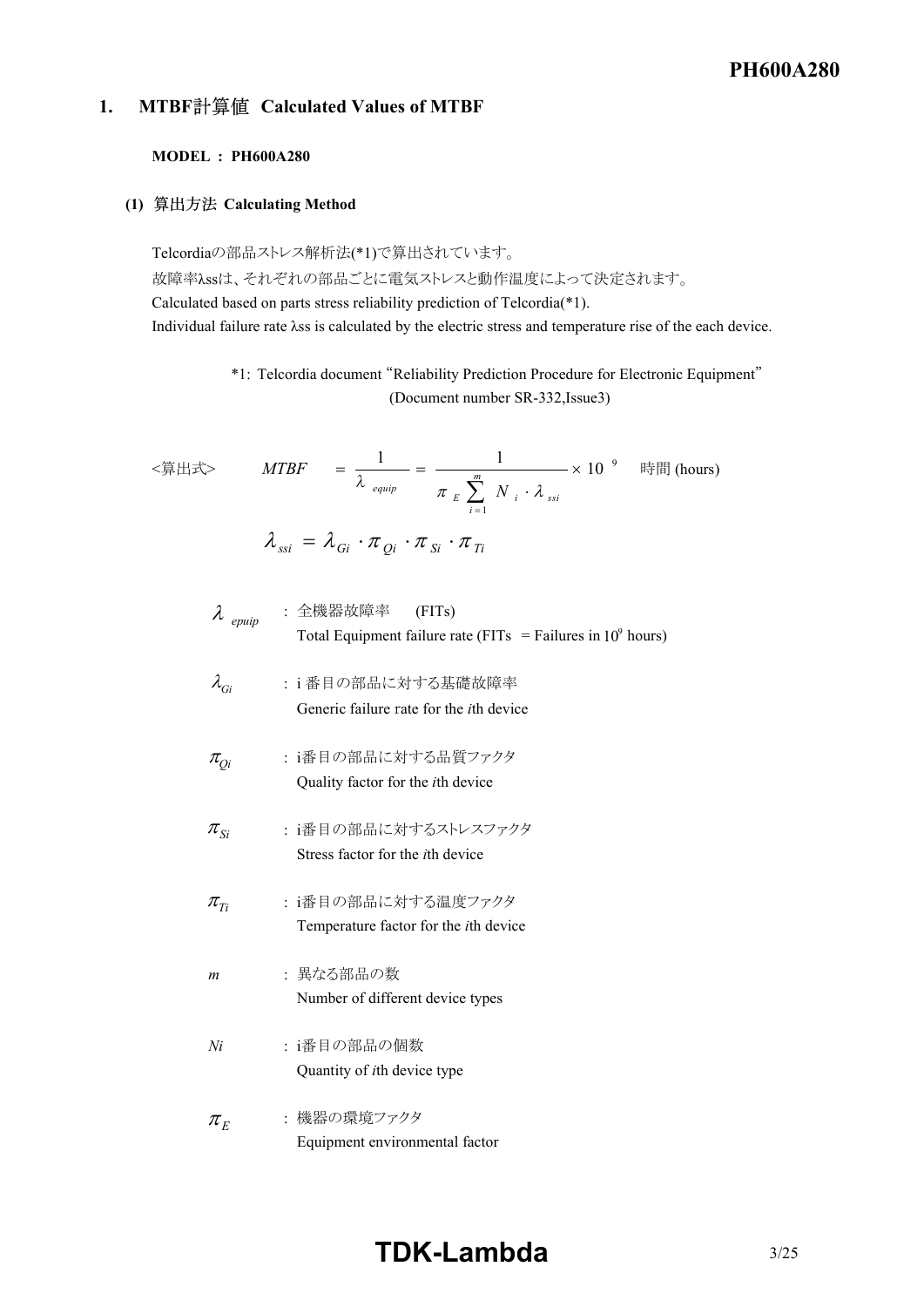## (2) MTBF値 MTBF Values

## (2)-1 PH600A280-24

条件 Conditions

- 入力電圧 : 280VDC 出力電流 : 25A (100%), 20A (80%) Input Voltage **Output current**
- ・ 環境ファクタ : GF (Ground, Fixed)

Environmental Factor

| Base-plate  | <b>MTRF</b>               | <b>MTBF</b>              |
|-------------|---------------------------|--------------------------|
| temperature | Output Current: 25A(100%) | Output Current: 20A(80%) |
| 25          | 7,684,252 (hours)         | 8,248,030 (hours)        |
| 85          | 833,657 (hours)           | 901,214 (hours)          |
| 100         |                           | 451.304 (hours)          |

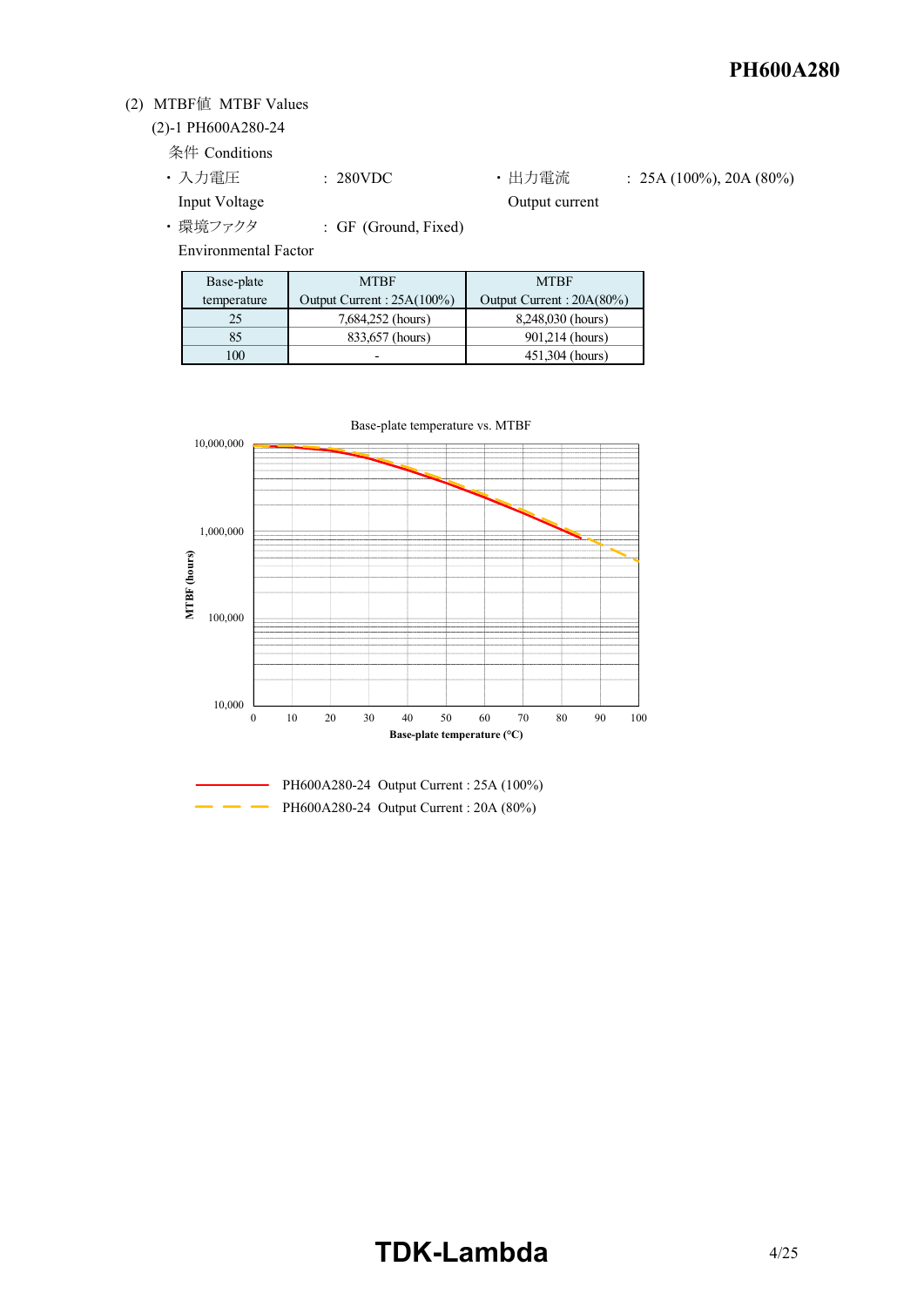# **2. 部品ディレーティング Components Derating**

#### **MODEL : PH600A280**

#### **(1) Calculating Method**

- (a) 測定条件 Measuring Conditions Input Voltage **Output Current** 
	- ·ベースプレート温度 : 85°C Base-plate Temperature
	- 入力電圧 : 280VDC + 出力電流 : 25A (100%)

#### (b) 半導体 Semiconductors

ケース温度、消費電力および熱抵抗より使用状態の接合点温度を求め、最大定格との比較を 行いました。

The maximum rating temperature is compared with junction temperature which is calculated based on case temperature, power dissipation and thermal impedance.

- (c) IC、抵抗、コンデンサ等 IC, Resistors, Capacitors, etc. 周囲温度、使用状態、消費電力など、個々の値は設計基準内に入っています。 Ambient temperature, operating condition, power dissipation and so on are within derating criteria.
- (d) 熱抵抗算出方法 Calculating method of thermal impedance

$$
\theta j - c = \frac{Tj(max) - Tc}{Pj(max)} \qquad \theta j - a = \frac{Tj(max) - Ta}{Pj(max)} \qquad \theta j - 1 = \frac{Tj(max) - Tl}{Pj(max)}
$$
  
To  
Case Temperature at Start Point of Derating; 25°C in General

- Ta : ディレーティングの始まる周囲温度 一般に25°C Ambient Temperature at Start Point of Derating; 25°C in General
- Tl : ディレーティングの始まるリード温度 一般に25°C Lead Temperature at Start Point of Derating;  $25^{\circ}$ C in General

| (Pch(max))                      | Pj(max) : 最大接合点(チャネル)損失<br>Maximum Junction (channel) Dissipation               |
|---------------------------------|---------------------------------------------------------------------------------|
|                                 | Tj(max) : 最大接合点(チャネル)温度<br>(Tch(max)) Maximum Junction (channel) Temperature    |
| $\theta$ j-c<br>$(\theta$ ch-c) | : 接合点(チャネル)からケースまでの熱抵抗<br>Thermal Impedance between Junction (channel) and Case |
| $\theta$ j-a<br>$(\theta$ ch-a) | : 接合点から周囲までの熱抵抗<br>Thermal Impedance between Junction (channel) and Air         |
| $\theta$ j-l<br>$(\theta$ ch-l) | : 接合点からリードまでの熱抵抗<br>Thermal Impedance between Junction (channel) and Lead       |

# **TDKLambda**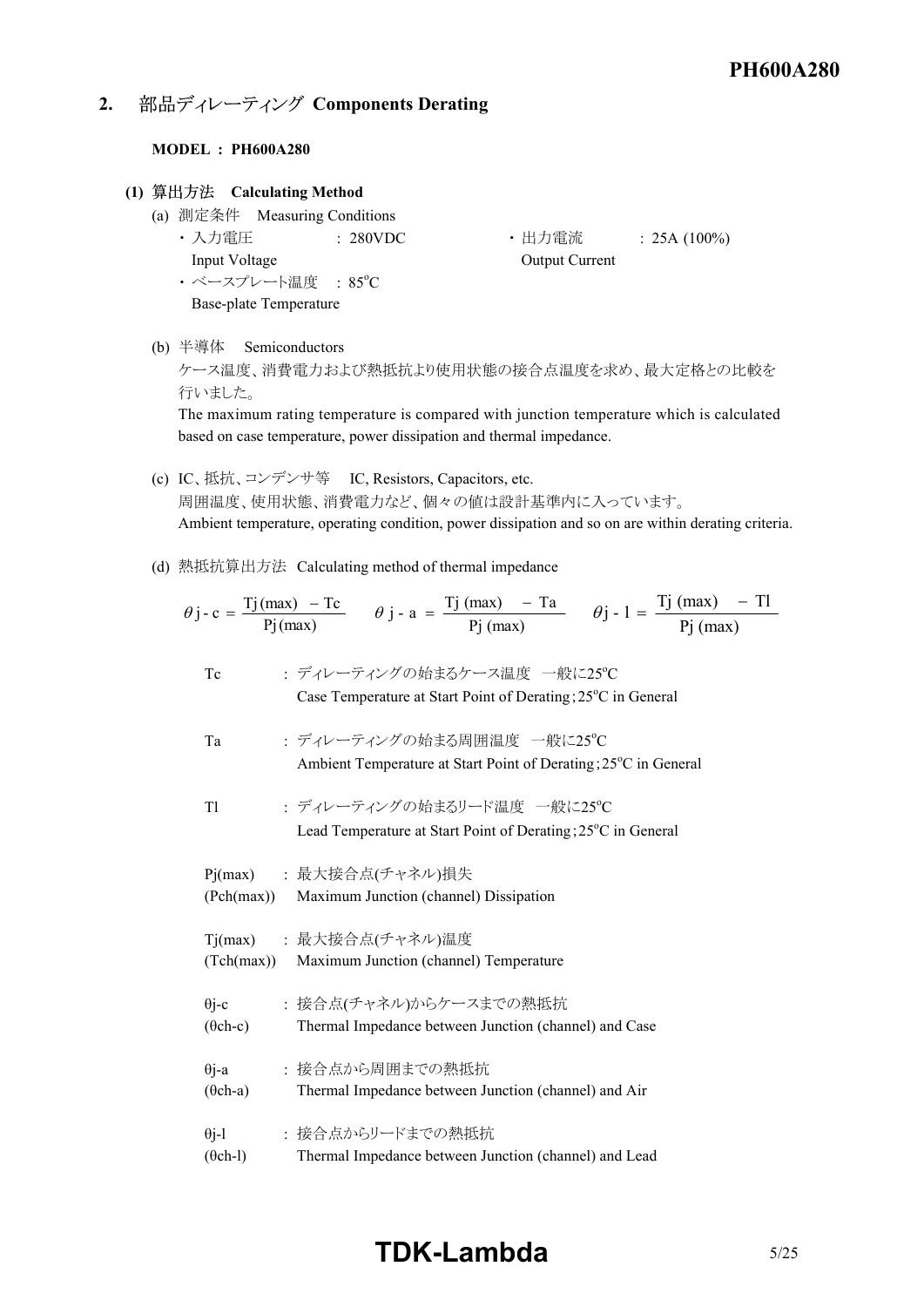#### *RWS 50B600B Series* **PH600A280**

# **(2) 部品ディレーティング表 Component Derating List**

| 部品番号         | 部品名                 | 最大定格                    | 使用状態                 | ディレーティング率       |
|--------------|---------------------|-------------------------|----------------------|-----------------|
| Location No. | Part Name           | <b>MAX</b> Rating       | <b>Actual Rating</b> | Derating Factor |
| Q101         | <b>CHIP MOSFET</b>  | $Ti(max): 150^{\circ}C$ | $Ti: 112.4$ °C       | 74.9%           |
| Q102         | <b>CHIP MOSFET</b>  | $Tj(max): 150^{\circ}C$ | $Ti: 110.9$ °C       | 73.9%           |
| Q103         | <b>CHIP MOSFET</b>  | $Tj(max): 150^{\circ}C$ | $Ti: 106.4$ °C       | 70.9%           |
| Q104         | <b>CHIP MOSFET</b>  | $Ti(max): 150^{\circ}C$ | $Ti: 112.9$ °C       | 75.3%           |
| Q151         | <b>CHIP MOSFET</b>  | $Tj(max): 175^{\circ}C$ | $Ti: 103.1$ °C       | 58.9%           |
| Q153         | <b>CHIP MOSFET</b>  | $Tj(max): 175^{\circ}C$ | $Ti: 107.1$ °C       | 61.2%           |
| A2           | CHIP IC             | $Tj(max): 150^{\circ}C$ | $Ti: 103.4$ °C       | 68.9%           |
| A4           | <b>CHIP IC</b>      | $Ti(max): 150^{\circ}C$ | $Ti: 101.6$ °C       | 67.7%           |
| A301         | <b>CHIP IC</b>      | $Ti(max): 150^{\circ}C$ | $Ti: 108.0$ °C       | 72.0%           |
| A302         | CHIP IC             | $Ti(max): 150^{\circ}C$ | $Ti: 110.0$ °C       | 73.3%           |
| A303         | <b>CHIP IC</b>      | $Tj(max): 150^{\circ}C$ | $Ti: 101.1$ °C       | 67.4%           |
| PC1          | <b>CHIP COUPLER</b> | $Ti(max): 125^{\circ}C$ | $Ti: 85.0$ °C        | 68.0%           |
| PC2          | <b>CHIP COUPLER</b> | $Ti(max): 125^{\circ}C$ | $Ti: 85.0$ °C        | 68.0%           |

#### (2)-1 PH600A280-24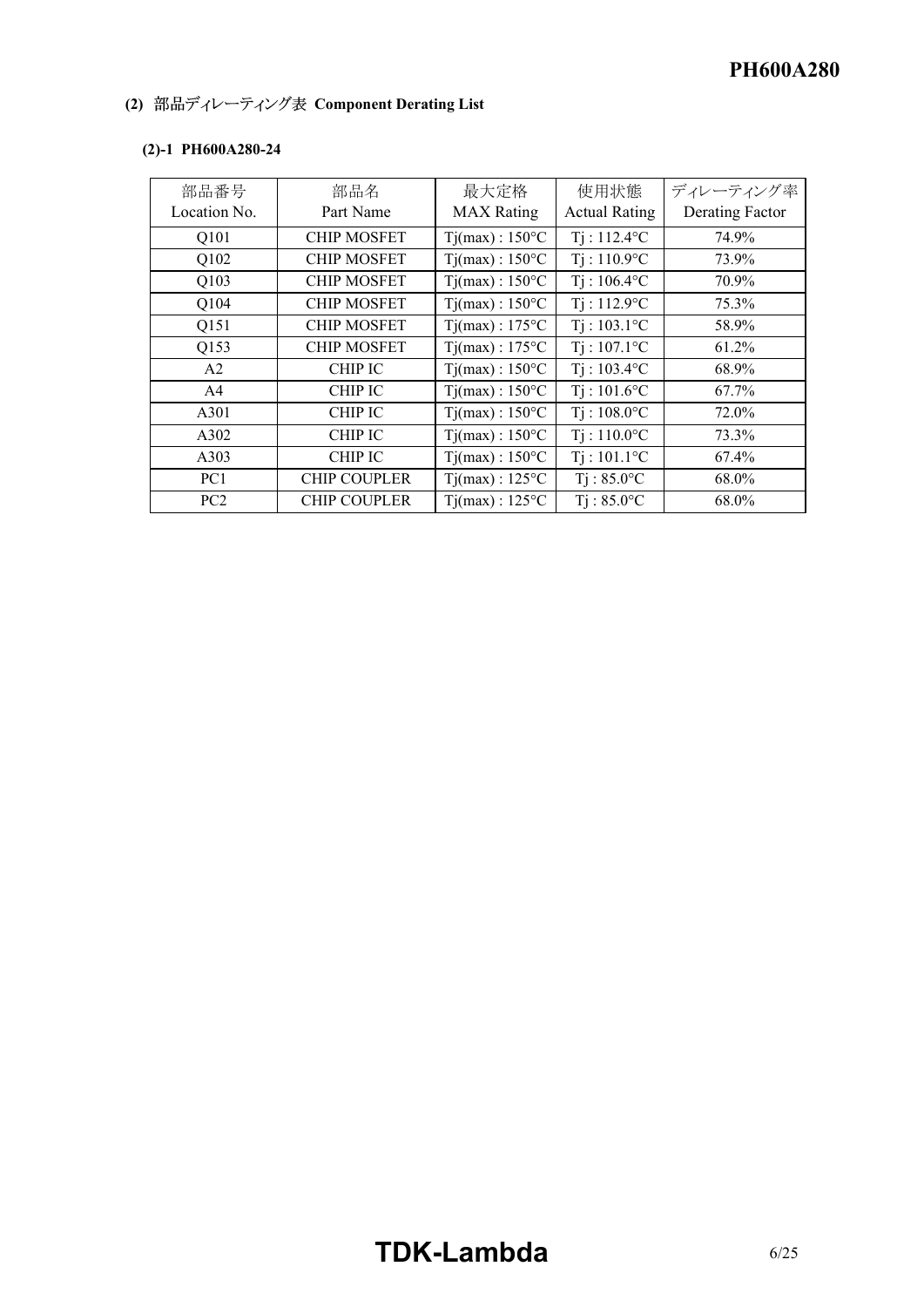#### *I ist* 3. 主要部品温度上昇值 Main Components Temperature Rise  $\Delta T$  List

#### **MODEL : PH600A280**

**(1) Measuring Conditions**



 $\Delta$ Tc-p : 周囲温度85℃においてベースプレート温度が85℃となる放熱条件とし、その時のベースプレート温度を 基準とした各部品のΔT(ベースプレートと部品の温度差)を表したもの。

Temperature difference between a case of each components and base-plate, fitted power supply with heat-sink to be maintain 85°C(Base-plate temperature) at 85°C(Ambient temperature).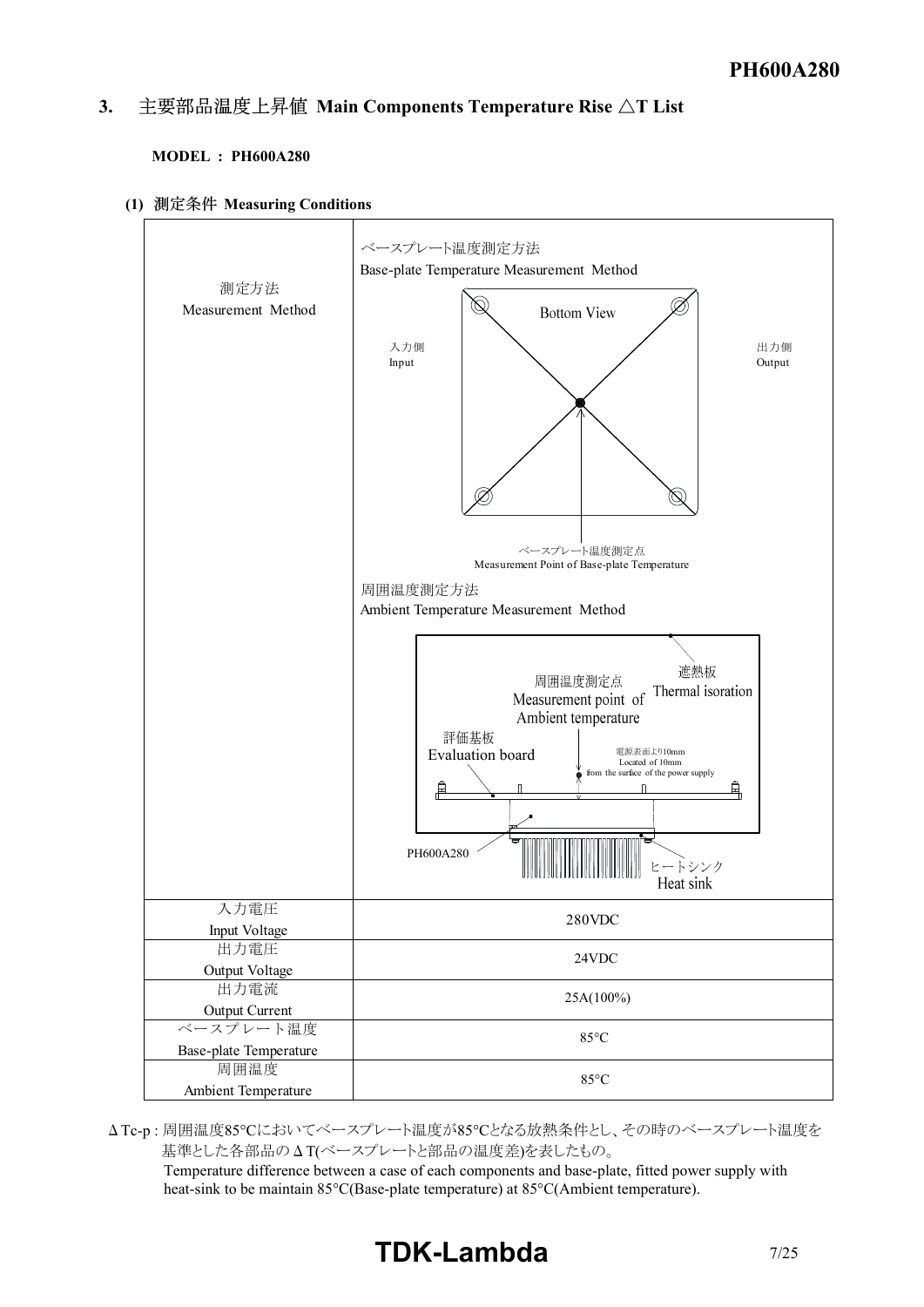# **(2) Measuring Results**

### (2)-1 PH600A280-24

| 部品番号             | 部品名                 | 部品上昇値 △Tc-p                    |
|------------------|---------------------|--------------------------------|
| Location No.     | Part Name           | Temperature Rise $(^{\circ}C)$ |
| Q101             | <b>CHIP MOSFET</b>  | 16.0                           |
| Q102             | <b>CHIP MOSFET</b>  | 16.0                           |
| Q103             | <b>CHIP MOSFET</b>  | 10.0                           |
| Q104             | <b>CHIP MOSFET</b>  | 18.0                           |
| Q151             | <b>CHIP MOSFET</b>  | 12.0                           |
| Q153             | <b>CHIP MOSFET</b>  | 16.0                           |
| A2               | <b>CHIP IC</b>      | 14.0                           |
| A <sub>4</sub>   | <b>CHIP IC</b>      | 12.0                           |
| A301             | <b>CHIP IC</b>      | 13.0                           |
| A302             | <b>CHIP IC</b>      | 15.0                           |
| A303             | <b>CHIP IC</b>      | 12.0                           |
| PC1              | <b>CHIP COUPLER</b> | $-1.0$                         |
| PC2              | <b>CHIP COUPLER</b> | 0.0                            |
| L <sub>101</sub> | <b>CHOKE COIL</b>   | 10.0                           |
| L <sub>151</sub> | <b>CHOKE COIL</b>   | 14.0                           |
| T <sub>101</sub> | TRANS, PULSE        | 27.0                           |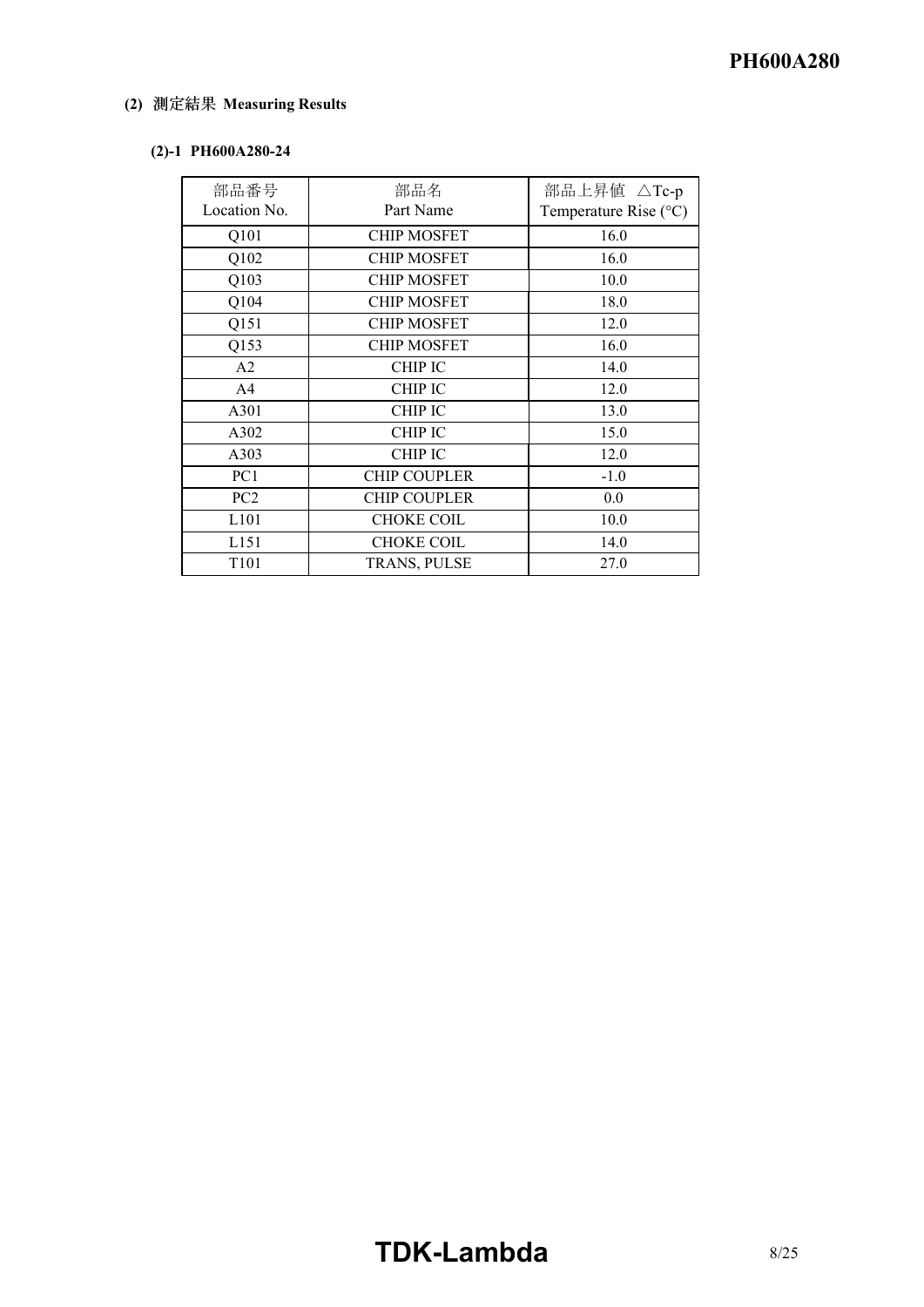4. アブノーマル試験 Abnormal Test

MODEL : PH600A280

(1) 試験条件及び回路 Test Conditions and Circuit

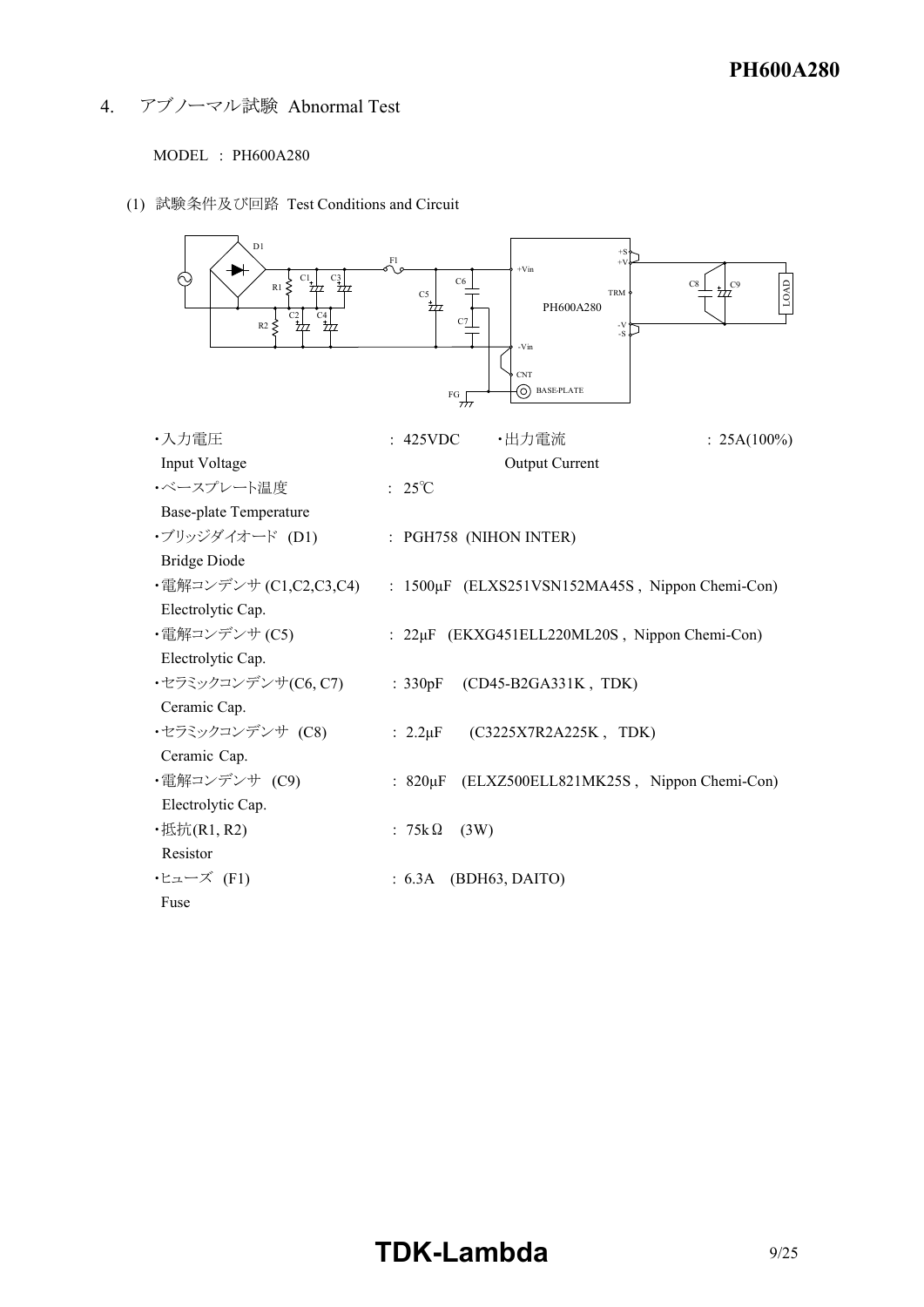# (2) 試験結果 Test Results

#### (2)-1 PH600A280-24

| $\overline{2}$<br>3<br>$\overline{4}$<br>5<br>$\tau$<br>8<br>9<br>11<br>12<br>$\mathbf{1}$<br>6<br>10<br>ヒ<br>シ<br>才<br>変化<br>出<br>そ<br>$\mathfrak{a}$<br>破<br>破<br>異<br>発<br>発<br>発<br>$\mathbf{I}$<br>$\Xi$<br>部品No.<br>力<br>$\mathcal{O}$<br>試験端子<br>$\mathbf{I}$<br>煙<br>裂<br>臭<br>$\vec{z}$<br>プ<br>火<br>熱<br>損<br>ズ<br>断<br>他<br>$\overline{L}$<br>$\checkmark$<br>$\mathbb{R}$<br>断<br>$\mathcal{O}$<br>$\mathcal{O}$<br>V<br>$\mathbf C$<br>Fuse blown (Fu)<br>No change (NC)<br>No output (NO)<br>Damaged (Da)<br>Red hot (Re)<br>$\overline{P}$<br>$\overline{P}$<br>Smoke (So)<br>Others (Ot)<br>Smell (Se)<br>Burst (Bu)<br>Fire $(Fi)$<br><b>SHORT</b><br><b>OPEN</b><br>備考<br>Location<br>Test point<br>No.<br>Note<br>No.<br>Da: Q101, Q102, Q153,<br>$D-S$<br>$\mathbf{1}$<br>$\bullet$<br>$\bullet$<br>O<br>A2, A301, R302, A303, R301, R304<br>Da: Q101, Q102, Q151, A301, A303,<br>2<br>$D-G$<br>0<br>0<br>R301,R304<br>Q101<br>$\mathfrak{Z}$<br>$G-S$<br>Da: Q103,Q104<br>●<br>0<br>0<br>$\overline{4}$<br>D<br>Da: Q101, Q103<br>0<br>0<br>$\overline{5}$<br>${\bf G}$<br>Da: Q101, Q102<br>$\bullet$<br>$\bullet$<br>$\bullet$<br>0<br>$\sqrt{6}$<br>$\rm S$<br>Da: Q101, Q103<br>$\bullet$<br>$\bullet$<br>$\tau$<br>D-S<br>Da: Q101, Q151, A301, A303, R301<br>Œ<br>0<br>●<br>Da: Q103, Q104, Q153, A302, A303,<br>$\,$ 8 $\,$<br>$D-G$<br>0<br>R306,R309<br>Q102<br>9<br>$G-S$<br>Da: Q103,Q104<br>0<br>$10\,$<br>D<br>Da: Q102, Q104<br>$\bullet$<br>$\bullet$<br>G<br>11<br>$\bullet$<br>$\bullet$<br>$\bullet$<br>$\bullet$<br>Da: Q101, Q102<br>12<br>S<br>Da: Q102,Q104<br>0<br>0<br>13<br>$D-S$<br>Da: Q104, Q153, A302, A303, R309<br>$\bullet$<br>$\bullet$<br>$\bullet$<br>Da: Q103, Q104, Q153, A302, A303,<br>14<br>$D-G$<br>C<br>0<br>R306,R309<br>Q103<br>15<br>Da: Q103,Q104<br>$G-S$<br>0<br>$\bullet$<br>$\bullet$<br>16<br>D<br>$\bullet$<br>Da: Q101,Q103<br>$\bullet$<br>$17\,$<br>${\bf G}$<br>Da: Q103,Q104<br>0<br>S<br>18<br>Da: Q101, Q103<br>$\bullet$<br>●<br>19<br>$D-S$<br>Da: Q103, Q153, A302, A303, R306<br>0<br>0<br>Da: Q103, Q104, Q151, A302, A303,<br>20<br>$D-G$<br>Œ<br>O<br>R306,R309<br>Q104<br>21<br>$G-S$<br>e<br>Da: Q103,Q104<br>O<br>22<br>D<br>$\bullet$<br>$\bullet$<br>●<br>Da: Q102,Q104<br>Da: Q103,Q104<br>23<br>G<br>$\bullet$<br>$\bullet$<br>$\bullet$<br>$\bullet$<br>24<br>$\rm S$<br>$\bullet$<br>Da: Q102,Q104<br>●<br>0<br>Da: Q101,Q102,Q103,Q104,<br>25<br>$D-S$<br>0<br>A301, A302, R301, R304, R306, R309<br>Da: Q101,Q102,Q103,Q104,<br>$D-G$<br>26<br>$\bullet$<br>D<br>$\bullet$<br>A301, A302, R304, R309<br>Da: Q101,Q102,Q103,Q104,<br>Q151<br>27<br>G-S<br>C<br>0<br>A301, A302, R301, R304, R306, R309<br>効率低下 Efficiency down<br>28<br>$\bullet$<br>D<br>$\bullet$<br>Da: Q101,Q102,Q103,Q104,<br>29<br>G<br>0<br>0<br>A301, A302, R301, R304, R306, R309<br>$\bullet$<br>30<br>$\mathbf S$<br>$\bullet$<br>Da: Q101,Q102,Q103,Q104, |    | 試験箇所<br>Test position |  | 試験<br>モード<br>Test<br>Mode |  |  |  |  |           | 試験結果<br>Test result |  |  |
|----------------------------------------------------------------------------------------------------------------------------------------------------------------------------------------------------------------------------------------------------------------------------------------------------------------------------------------------------------------------------------------------------------------------------------------------------------------------------------------------------------------------------------------------------------------------------------------------------------------------------------------------------------------------------------------------------------------------------------------------------------------------------------------------------------------------------------------------------------------------------------------------------------------------------------------------------------------------------------------------------------------------------------------------------------------------------------------------------------------------------------------------------------------------------------------------------------------------------------------------------------------------------------------------------------------------------------------------------------------------------------------------------------------------------------------------------------------------------------------------------------------------------------------------------------------------------------------------------------------------------------------------------------------------------------------------------------------------------------------------------------------------------------------------------------------------------------------------------------------------------------------------------------------------------------------------------------------------------------------------------------------------------------------------------------------------------------------------------------------------------------------------------------------------------------------------------------------------------------------------------------------------------------------------------------------------------------------------------------------------------------------------------------------------------------------------------------------------------------------------------------------------------------------------------------------------------------------------------------------------------------------------------------------------------------------------------------------------------------------------------------------------------------------------------------------------------------------------------------------------------------------------------------------------------------------|----|-----------------------|--|---------------------------|--|--|--|--|-----------|---------------------|--|--|
|                                                                                                                                                                                                                                                                                                                                                                                                                                                                                                                                                                                                                                                                                                                                                                                                                                                                                                                                                                                                                                                                                                                                                                                                                                                                                                                                                                                                                                                                                                                                                                                                                                                                                                                                                                                                                                                                                                                                                                                                                                                                                                                                                                                                                                                                                                                                                                                                                                                                                                                                                                                                                                                                                                                                                                                                                                                                                                                                        |    |                       |  |                           |  |  |  |  |           |                     |  |  |
|                                                                                                                                                                                                                                                                                                                                                                                                                                                                                                                                                                                                                                                                                                                                                                                                                                                                                                                                                                                                                                                                                                                                                                                                                                                                                                                                                                                                                                                                                                                                                                                                                                                                                                                                                                                                                                                                                                                                                                                                                                                                                                                                                                                                                                                                                                                                                                                                                                                                                                                                                                                                                                                                                                                                                                                                                                                                                                                                        |    |                       |  |                           |  |  |  |  |           |                     |  |  |
|                                                                                                                                                                                                                                                                                                                                                                                                                                                                                                                                                                                                                                                                                                                                                                                                                                                                                                                                                                                                                                                                                                                                                                                                                                                                                                                                                                                                                                                                                                                                                                                                                                                                                                                                                                                                                                                                                                                                                                                                                                                                                                                                                                                                                                                                                                                                                                                                                                                                                                                                                                                                                                                                                                                                                                                                                                                                                                                                        |    |                       |  |                           |  |  |  |  |           |                     |  |  |
|                                                                                                                                                                                                                                                                                                                                                                                                                                                                                                                                                                                                                                                                                                                                                                                                                                                                                                                                                                                                                                                                                                                                                                                                                                                                                                                                                                                                                                                                                                                                                                                                                                                                                                                                                                                                                                                                                                                                                                                                                                                                                                                                                                                                                                                                                                                                                                                                                                                                                                                                                                                                                                                                                                                                                                                                                                                                                                                                        |    |                       |  |                           |  |  |  |  |           |                     |  |  |
|                                                                                                                                                                                                                                                                                                                                                                                                                                                                                                                                                                                                                                                                                                                                                                                                                                                                                                                                                                                                                                                                                                                                                                                                                                                                                                                                                                                                                                                                                                                                                                                                                                                                                                                                                                                                                                                                                                                                                                                                                                                                                                                                                                                                                                                                                                                                                                                                                                                                                                                                                                                                                                                                                                                                                                                                                                                                                                                                        |    |                       |  |                           |  |  |  |  |           |                     |  |  |
|                                                                                                                                                                                                                                                                                                                                                                                                                                                                                                                                                                                                                                                                                                                                                                                                                                                                                                                                                                                                                                                                                                                                                                                                                                                                                                                                                                                                                                                                                                                                                                                                                                                                                                                                                                                                                                                                                                                                                                                                                                                                                                                                                                                                                                                                                                                                                                                                                                                                                                                                                                                                                                                                                                                                                                                                                                                                                                                                        |    |                       |  |                           |  |  |  |  |           |                     |  |  |
|                                                                                                                                                                                                                                                                                                                                                                                                                                                                                                                                                                                                                                                                                                                                                                                                                                                                                                                                                                                                                                                                                                                                                                                                                                                                                                                                                                                                                                                                                                                                                                                                                                                                                                                                                                                                                                                                                                                                                                                                                                                                                                                                                                                                                                                                                                                                                                                                                                                                                                                                                                                                                                                                                                                                                                                                                                                                                                                                        |    |                       |  |                           |  |  |  |  |           |                     |  |  |
|                                                                                                                                                                                                                                                                                                                                                                                                                                                                                                                                                                                                                                                                                                                                                                                                                                                                                                                                                                                                                                                                                                                                                                                                                                                                                                                                                                                                                                                                                                                                                                                                                                                                                                                                                                                                                                                                                                                                                                                                                                                                                                                                                                                                                                                                                                                                                                                                                                                                                                                                                                                                                                                                                                                                                                                                                                                                                                                                        |    |                       |  |                           |  |  |  |  |           |                     |  |  |
|                                                                                                                                                                                                                                                                                                                                                                                                                                                                                                                                                                                                                                                                                                                                                                                                                                                                                                                                                                                                                                                                                                                                                                                                                                                                                                                                                                                                                                                                                                                                                                                                                                                                                                                                                                                                                                                                                                                                                                                                                                                                                                                                                                                                                                                                                                                                                                                                                                                                                                                                                                                                                                                                                                                                                                                                                                                                                                                                        |    |                       |  |                           |  |  |  |  |           |                     |  |  |
|                                                                                                                                                                                                                                                                                                                                                                                                                                                                                                                                                                                                                                                                                                                                                                                                                                                                                                                                                                                                                                                                                                                                                                                                                                                                                                                                                                                                                                                                                                                                                                                                                                                                                                                                                                                                                                                                                                                                                                                                                                                                                                                                                                                                                                                                                                                                                                                                                                                                                                                                                                                                                                                                                                                                                                                                                                                                                                                                        |    |                       |  |                           |  |  |  |  |           |                     |  |  |
|                                                                                                                                                                                                                                                                                                                                                                                                                                                                                                                                                                                                                                                                                                                                                                                                                                                                                                                                                                                                                                                                                                                                                                                                                                                                                                                                                                                                                                                                                                                                                                                                                                                                                                                                                                                                                                                                                                                                                                                                                                                                                                                                                                                                                                                                                                                                                                                                                                                                                                                                                                                                                                                                                                                                                                                                                                                                                                                                        |    |                       |  |                           |  |  |  |  |           |                     |  |  |
|                                                                                                                                                                                                                                                                                                                                                                                                                                                                                                                                                                                                                                                                                                                                                                                                                                                                                                                                                                                                                                                                                                                                                                                                                                                                                                                                                                                                                                                                                                                                                                                                                                                                                                                                                                                                                                                                                                                                                                                                                                                                                                                                                                                                                                                                                                                                                                                                                                                                                                                                                                                                                                                                                                                                                                                                                                                                                                                                        |    |                       |  |                           |  |  |  |  |           |                     |  |  |
|                                                                                                                                                                                                                                                                                                                                                                                                                                                                                                                                                                                                                                                                                                                                                                                                                                                                                                                                                                                                                                                                                                                                                                                                                                                                                                                                                                                                                                                                                                                                                                                                                                                                                                                                                                                                                                                                                                                                                                                                                                                                                                                                                                                                                                                                                                                                                                                                                                                                                                                                                                                                                                                                                                                                                                                                                                                                                                                                        |    |                       |  |                           |  |  |  |  |           |                     |  |  |
|                                                                                                                                                                                                                                                                                                                                                                                                                                                                                                                                                                                                                                                                                                                                                                                                                                                                                                                                                                                                                                                                                                                                                                                                                                                                                                                                                                                                                                                                                                                                                                                                                                                                                                                                                                                                                                                                                                                                                                                                                                                                                                                                                                                                                                                                                                                                                                                                                                                                                                                                                                                                                                                                                                                                                                                                                                                                                                                                        |    |                       |  |                           |  |  |  |  |           |                     |  |  |
|                                                                                                                                                                                                                                                                                                                                                                                                                                                                                                                                                                                                                                                                                                                                                                                                                                                                                                                                                                                                                                                                                                                                                                                                                                                                                                                                                                                                                                                                                                                                                                                                                                                                                                                                                                                                                                                                                                                                                                                                                                                                                                                                                                                                                                                                                                                                                                                                                                                                                                                                                                                                                                                                                                                                                                                                                                                                                                                                        |    |                       |  |                           |  |  |  |  |           |                     |  |  |
|                                                                                                                                                                                                                                                                                                                                                                                                                                                                                                                                                                                                                                                                                                                                                                                                                                                                                                                                                                                                                                                                                                                                                                                                                                                                                                                                                                                                                                                                                                                                                                                                                                                                                                                                                                                                                                                                                                                                                                                                                                                                                                                                                                                                                                                                                                                                                                                                                                                                                                                                                                                                                                                                                                                                                                                                                                                                                                                                        |    |                       |  |                           |  |  |  |  |           |                     |  |  |
|                                                                                                                                                                                                                                                                                                                                                                                                                                                                                                                                                                                                                                                                                                                                                                                                                                                                                                                                                                                                                                                                                                                                                                                                                                                                                                                                                                                                                                                                                                                                                                                                                                                                                                                                                                                                                                                                                                                                                                                                                                                                                                                                                                                                                                                                                                                                                                                                                                                                                                                                                                                                                                                                                                                                                                                                                                                                                                                                        |    |                       |  |                           |  |  |  |  |           |                     |  |  |
|                                                                                                                                                                                                                                                                                                                                                                                                                                                                                                                                                                                                                                                                                                                                                                                                                                                                                                                                                                                                                                                                                                                                                                                                                                                                                                                                                                                                                                                                                                                                                                                                                                                                                                                                                                                                                                                                                                                                                                                                                                                                                                                                                                                                                                                                                                                                                                                                                                                                                                                                                                                                                                                                                                                                                                                                                                                                                                                                        |    |                       |  |                           |  |  |  |  |           |                     |  |  |
|                                                                                                                                                                                                                                                                                                                                                                                                                                                                                                                                                                                                                                                                                                                                                                                                                                                                                                                                                                                                                                                                                                                                                                                                                                                                                                                                                                                                                                                                                                                                                                                                                                                                                                                                                                                                                                                                                                                                                                                                                                                                                                                                                                                                                                                                                                                                                                                                                                                                                                                                                                                                                                                                                                                                                                                                                                                                                                                                        |    |                       |  |                           |  |  |  |  |           |                     |  |  |
|                                                                                                                                                                                                                                                                                                                                                                                                                                                                                                                                                                                                                                                                                                                                                                                                                                                                                                                                                                                                                                                                                                                                                                                                                                                                                                                                                                                                                                                                                                                                                                                                                                                                                                                                                                                                                                                                                                                                                                                                                                                                                                                                                                                                                                                                                                                                                                                                                                                                                                                                                                                                                                                                                                                                                                                                                                                                                                                                        |    |                       |  |                           |  |  |  |  |           |                     |  |  |
|                                                                                                                                                                                                                                                                                                                                                                                                                                                                                                                                                                                                                                                                                                                                                                                                                                                                                                                                                                                                                                                                                                                                                                                                                                                                                                                                                                                                                                                                                                                                                                                                                                                                                                                                                                                                                                                                                                                                                                                                                                                                                                                                                                                                                                                                                                                                                                                                                                                                                                                                                                                                                                                                                                                                                                                                                                                                                                                                        |    |                       |  |                           |  |  |  |  |           |                     |  |  |
|                                                                                                                                                                                                                                                                                                                                                                                                                                                                                                                                                                                                                                                                                                                                                                                                                                                                                                                                                                                                                                                                                                                                                                                                                                                                                                                                                                                                                                                                                                                                                                                                                                                                                                                                                                                                                                                                                                                                                                                                                                                                                                                                                                                                                                                                                                                                                                                                                                                                                                                                                                                                                                                                                                                                                                                                                                                                                                                                        |    |                       |  |                           |  |  |  |  |           |                     |  |  |
|                                                                                                                                                                                                                                                                                                                                                                                                                                                                                                                                                                                                                                                                                                                                                                                                                                                                                                                                                                                                                                                                                                                                                                                                                                                                                                                                                                                                                                                                                                                                                                                                                                                                                                                                                                                                                                                                                                                                                                                                                                                                                                                                                                                                                                                                                                                                                                                                                                                                                                                                                                                                                                                                                                                                                                                                                                                                                                                                        |    |                       |  |                           |  |  |  |  |           |                     |  |  |
|                                                                                                                                                                                                                                                                                                                                                                                                                                                                                                                                                                                                                                                                                                                                                                                                                                                                                                                                                                                                                                                                                                                                                                                                                                                                                                                                                                                                                                                                                                                                                                                                                                                                                                                                                                                                                                                                                                                                                                                                                                                                                                                                                                                                                                                                                                                                                                                                                                                                                                                                                                                                                                                                                                                                                                                                                                                                                                                                        |    |                       |  |                           |  |  |  |  |           |                     |  |  |
|                                                                                                                                                                                                                                                                                                                                                                                                                                                                                                                                                                                                                                                                                                                                                                                                                                                                                                                                                                                                                                                                                                                                                                                                                                                                                                                                                                                                                                                                                                                                                                                                                                                                                                                                                                                                                                                                                                                                                                                                                                                                                                                                                                                                                                                                                                                                                                                                                                                                                                                                                                                                                                                                                                                                                                                                                                                                                                                                        |    |                       |  |                           |  |  |  |  |           |                     |  |  |
|                                                                                                                                                                                                                                                                                                                                                                                                                                                                                                                                                                                                                                                                                                                                                                                                                                                                                                                                                                                                                                                                                                                                                                                                                                                                                                                                                                                                                                                                                                                                                                                                                                                                                                                                                                                                                                                                                                                                                                                                                                                                                                                                                                                                                                                                                                                                                                                                                                                                                                                                                                                                                                                                                                                                                                                                                                                                                                                                        |    |                       |  |                           |  |  |  |  |           |                     |  |  |
|                                                                                                                                                                                                                                                                                                                                                                                                                                                                                                                                                                                                                                                                                                                                                                                                                                                                                                                                                                                                                                                                                                                                                                                                                                                                                                                                                                                                                                                                                                                                                                                                                                                                                                                                                                                                                                                                                                                                                                                                                                                                                                                                                                                                                                                                                                                                                                                                                                                                                                                                                                                                                                                                                                                                                                                                                                                                                                                                        |    |                       |  |                           |  |  |  |  |           |                     |  |  |
|                                                                                                                                                                                                                                                                                                                                                                                                                                                                                                                                                                                                                                                                                                                                                                                                                                                                                                                                                                                                                                                                                                                                                                                                                                                                                                                                                                                                                                                                                                                                                                                                                                                                                                                                                                                                                                                                                                                                                                                                                                                                                                                                                                                                                                                                                                                                                                                                                                                                                                                                                                                                                                                                                                                                                                                                                                                                                                                                        |    |                       |  |                           |  |  |  |  |           |                     |  |  |
|                                                                                                                                                                                                                                                                                                                                                                                                                                                                                                                                                                                                                                                                                                                                                                                                                                                                                                                                                                                                                                                                                                                                                                                                                                                                                                                                                                                                                                                                                                                                                                                                                                                                                                                                                                                                                                                                                                                                                                                                                                                                                                                                                                                                                                                                                                                                                                                                                                                                                                                                                                                                                                                                                                                                                                                                                                                                                                                                        |    |                       |  |                           |  |  |  |  |           |                     |  |  |
|                                                                                                                                                                                                                                                                                                                                                                                                                                                                                                                                                                                                                                                                                                                                                                                                                                                                                                                                                                                                                                                                                                                                                                                                                                                                                                                                                                                                                                                                                                                                                                                                                                                                                                                                                                                                                                                                                                                                                                                                                                                                                                                                                                                                                                                                                                                                                                                                                                                                                                                                                                                                                                                                                                                                                                                                                                                                                                                                        |    |                       |  |                           |  |  |  |  |           |                     |  |  |
|                                                                                                                                                                                                                                                                                                                                                                                                                                                                                                                                                                                                                                                                                                                                                                                                                                                                                                                                                                                                                                                                                                                                                                                                                                                                                                                                                                                                                                                                                                                                                                                                                                                                                                                                                                                                                                                                                                                                                                                                                                                                                                                                                                                                                                                                                                                                                                                                                                                                                                                                                                                                                                                                                                                                                                                                                                                                                                                                        |    |                       |  |                           |  |  |  |  |           |                     |  |  |
|                                                                                                                                                                                                                                                                                                                                                                                                                                                                                                                                                                                                                                                                                                                                                                                                                                                                                                                                                                                                                                                                                                                                                                                                                                                                                                                                                                                                                                                                                                                                                                                                                                                                                                                                                                                                                                                                                                                                                                                                                                                                                                                                                                                                                                                                                                                                                                                                                                                                                                                                                                                                                                                                                                                                                                                                                                                                                                                                        |    |                       |  |                           |  |  |  |  |           |                     |  |  |
|                                                                                                                                                                                                                                                                                                                                                                                                                                                                                                                                                                                                                                                                                                                                                                                                                                                                                                                                                                                                                                                                                                                                                                                                                                                                                                                                                                                                                                                                                                                                                                                                                                                                                                                                                                                                                                                                                                                                                                                                                                                                                                                                                                                                                                                                                                                                                                                                                                                                                                                                                                                                                                                                                                                                                                                                                                                                                                                                        |    |                       |  |                           |  |  |  |  |           |                     |  |  |
| C<br>A301, A302, R301, R304, R306, R309                                                                                                                                                                                                                                                                                                                                                                                                                                                                                                                                                                                                                                                                                                                                                                                                                                                                                                                                                                                                                                                                                                                                                                                                                                                                                                                                                                                                                                                                                                                                                                                                                                                                                                                                                                                                                                                                                                                                                                                                                                                                                                                                                                                                                                                                                                                                                                                                                                                                                                                                                                                                                                                                                                                                                                                                                                                                                                | 31 | $D-S$                 |  |                           |  |  |  |  | $\bullet$ |                     |  |  |
| Da: Q101,Q102,Q103,Q104,<br>32<br>$D-G$<br>$\bullet$<br>$\bullet$<br>A301, A302, R301, R304, R306, R309                                                                                                                                                                                                                                                                                                                                                                                                                                                                                                                                                                                                                                                                                                                                                                                                                                                                                                                                                                                                                                                                                                                                                                                                                                                                                                                                                                                                                                                                                                                                                                                                                                                                                                                                                                                                                                                                                                                                                                                                                                                                                                                                                                                                                                                                                                                                                                                                                                                                                                                                                                                                                                                                                                                                                                                                                                |    |                       |  |                           |  |  |  |  |           |                     |  |  |
| Da: Q101,Q102,Q103,Q104,<br>Q153<br>33<br>$G-S$<br>$\bullet$                                                                                                                                                                                                                                                                                                                                                                                                                                                                                                                                                                                                                                                                                                                                                                                                                                                                                                                                                                                                                                                                                                                                                                                                                                                                                                                                                                                                                                                                                                                                                                                                                                                                                                                                                                                                                                                                                                                                                                                                                                                                                                                                                                                                                                                                                                                                                                                                                                                                                                                                                                                                                                                                                                                                                                                                                                                                           |    |                       |  |                           |  |  |  |  |           |                     |  |  |
| A301, A302, R301, R304, R306, R309<br> 効率低下 Efficiency down<br>34<br>D<br>$\bullet$<br>$\bullet$                                                                                                                                                                                                                                                                                                                                                                                                                                                                                                                                                                                                                                                                                                                                                                                                                                                                                                                                                                                                                                                                                                                                                                                                                                                                                                                                                                                                                                                                                                                                                                                                                                                                                                                                                                                                                                                                                                                                                                                                                                                                                                                                                                                                                                                                                                                                                                                                                                                                                                                                                                                                                                                                                                                                                                                                                                       |    |                       |  |                           |  |  |  |  |           |                     |  |  |
| Da: Q101,Q102,Q103,Q104,                                                                                                                                                                                                                                                                                                                                                                                                                                                                                                                                                                                                                                                                                                                                                                                                                                                                                                                                                                                                                                                                                                                                                                                                                                                                                                                                                                                                                                                                                                                                                                                                                                                                                                                                                                                                                                                                                                                                                                                                                                                                                                                                                                                                                                                                                                                                                                                                                                                                                                                                                                                                                                                                                                                                                                                                                                                                                                               |    |                       |  |                           |  |  |  |  |           |                     |  |  |
| 35<br>G<br>A301, A302, R301, R304, R306, R309                                                                                                                                                                                                                                                                                                                                                                                                                                                                                                                                                                                                                                                                                                                                                                                                                                                                                                                                                                                                                                                                                                                                                                                                                                                                                                                                                                                                                                                                                                                                                                                                                                                                                                                                                                                                                                                                                                                                                                                                                                                                                                                                                                                                                                                                                                                                                                                                                                                                                                                                                                                                                                                                                                                                                                                                                                                                                          |    |                       |  |                           |  |  |  |  |           |                     |  |  |
| $\,$ S<br>36<br>$\bullet$<br>●                                                                                                                                                                                                                                                                                                                                                                                                                                                                                                                                                                                                                                                                                                                                                                                                                                                                                                                                                                                                                                                                                                                                                                                                                                                                                                                                                                                                                                                                                                                                                                                                                                                                                                                                                                                                                                                                                                                                                                                                                                                                                                                                                                                                                                                                                                                                                                                                                                                                                                                                                                                                                                                                                                                                                                                                                                                                                                         |    |                       |  |                           |  |  |  |  |           |                     |  |  |
| $37\,$<br>$\mathrm{A}\text{-}\mathrm{K}$<br>$\bullet$<br>$\bullet$<br>D13<br>38<br>$\rm A/K$<br>$\bullet$<br>$\bullet$                                                                                                                                                                                                                                                                                                                                                                                                                                                                                                                                                                                                                                                                                                                                                                                                                                                                                                                                                                                                                                                                                                                                                                                                                                                                                                                                                                                                                                                                                                                                                                                                                                                                                                                                                                                                                                                                                                                                                                                                                                                                                                                                                                                                                                                                                                                                                                                                                                                                                                                                                                                                                                                                                                                                                                                                                 |    |                       |  |                           |  |  |  |  |           |                     |  |  |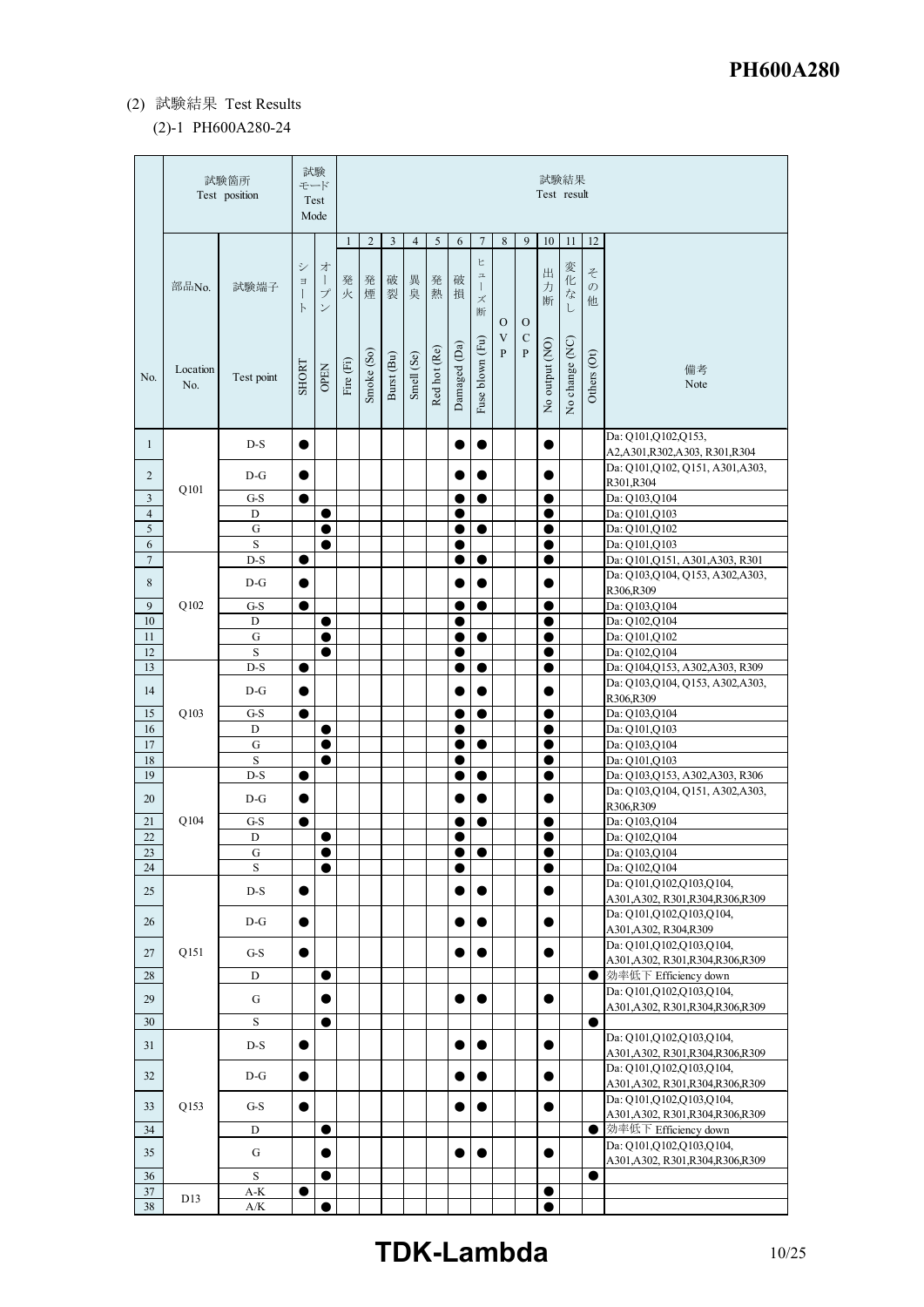|                  |                 | 試験箇所<br>Test position         |                                       | 試験<br>モード<br>Test<br>Mode                          |              |            |            |                |              |              |                                            |                                           |                             | Test result            | 試験結果                 |                         |                                                                                                               |
|------------------|-----------------|-------------------------------|---------------------------------------|----------------------------------------------------|--------------|------------|------------|----------------|--------------|--------------|--------------------------------------------|-------------------------------------------|-----------------------------|------------------------|----------------------|-------------------------|---------------------------------------------------------------------------------------------------------------|
|                  |                 |                               |                                       |                                                    | $\mathbf{1}$ | $\sqrt{2}$ | 3          | $\overline{4}$ | $\sqrt{5}$   | 6            | $\tau$                                     | $\,$ 8 $\,$                               | 9                           | $10\,$                 | $11\,$               | $12\,$                  |                                                                                                               |
|                  | 部品No.           | 試験端子                          | シ<br>$\Xi$<br>$\big $<br>$\mathsf{F}$ | 才<br>$\mathbf{I}$<br>$\mathcal{I}$<br>$\checkmark$ | 発<br>火       | 発煙         | 破裂         | 異臭             | 発熱           | 破<br>損       | ヒ<br>$\mathbb Z$<br>$\mathbf{I}$<br>ズ<br>断 | $\mathbf O$                               | $\mathbf O$                 | 出<br>力<br>断            | 変化<br>$\vec{z}$<br>L | そ<br>$\mathcal{O}$<br>他 |                                                                                                               |
| No.              | Location<br>No. | Test point                    | SHORT                                 | <b>OPEN</b>                                        | Fire $(Fi)$  | Smoke (So) | Burst (Bu) | Smell (Se)     | Red hot (Re) | Damaged (Da) | Fuse blown (Fu)                            | $\ensuremath{\mathbf{V}}$<br>$\mathbf{P}$ | $\mathbf C$<br>$\mathbf{P}$ | No output (NO)         | No change (NC)       | Others (Ot)             | 備考<br>Note                                                                                                    |
| 39               |                 | $1 - 2$                       |                                       |                                                    |              |            |            |                |              |              |                                            |                                           |                             |                        |                      |                         |                                                                                                               |
| 40               |                 | $2 - 3$                       | C                                     |                                                    |              |            |            |                |              |              |                                            |                                           |                             |                        |                      |                         |                                                                                                               |
| $41\,$<br>42     |                 | $3-4$<br>$4 - 5$              | $\bullet$                             |                                                    |              |            |            |                |              |              |                                            |                                           |                             | 0                      |                      |                         |                                                                                                               |
| $\overline{43}$  |                 | $6 - 7$                       | 0<br>0                                |                                                    |              |            |            |                |              |              |                                            |                                           |                             | 0<br>e                 |                      |                         |                                                                                                               |
| $44\,$           |                 | $7 - 8$                       | $\bullet$                             |                                                    |              |            |            |                |              |              |                                            |                                           |                             | 0                      |                      |                         |                                                                                                               |
| 45               |                 | $8-9$                         | c                                     |                                                    |              |            |            |                |              |              |                                            |                                           |                             | c                      |                      |                         |                                                                                                               |
| 46               |                 | $9 - 10$                      | 0                                     |                                                    |              |            |            |                |              |              |                                            |                                           |                             | ●                      |                      |                         |                                                                                                               |
| 47               | A4              | $10 - 1$                      | 0                                     |                                                    |              |            |            |                |              |              |                                            |                                           |                             |                        |                      |                         | Da: D6, Z2,<br>A2, A3, A6, A301, A302, A303, C20,<br>R8,R12,R88,R89,R90,R105,R41,R315,R<br>320, R325, R326 L2 |
| 48               |                 | 1                             |                                       | ●                                                  |              |            |            |                |              |              |                                            |                                           |                             | ●                      |                      |                         |                                                                                                               |
| 49<br>$50$       |                 | $\overline{c}$<br>3           |                                       | 0<br>0                                             |              |            |            |                |              |              |                                            |                                           |                             | $\bullet$              | $\bullet$            |                         |                                                                                                               |
| 51               |                 | $\overline{\mathbf{4}}$       |                                       | 0                                                  |              |            |            |                |              |              |                                            |                                           |                             |                        |                      | 0                       | 出力電圧低下 Output voltage down                                                                                    |
| 52               |                 | 5                             |                                       | $\bullet$                                          |              |            |            |                |              |              |                                            |                                           |                             |                        | 0                    |                         |                                                                                                               |
| 53               |                 | 6                             |                                       | $\bullet$                                          |              |            |            |                |              |              |                                            |                                           |                             |                        |                      |                         |                                                                                                               |
| 54               |                 | $\overline{7}$                |                                       | 0                                                  |              |            |            |                |              |              |                                            |                                           |                             |                        | 0                    |                         |                                                                                                               |
| 55<br>56         |                 | $\,$ 8 $\,$<br>$\overline{9}$ |                                       | ●                                                  |              |            |            |                |              |              |                                            |                                           |                             |                        | ●                    |                         |                                                                                                               |
| 57               |                 | 10                            |                                       | 0<br>$\bullet$                                     |              |            |            |                |              |              |                                            |                                           |                             |                        | 0<br>$\bullet$       |                         |                                                                                                               |
|                  |                 |                               |                                       |                                                    |              |            |            |                |              |              |                                            |                                           |                             |                        |                      |                         | 出力リップルノイズ増大                                                                                                   |
| 58               | L101            |                               | Œ                                     |                                                    |              |            |            |                |              |              |                                            |                                           |                             |                        |                      | C                       | Increase output ripple noise                                                                                  |
| 59               |                 |                               |                                       | $\bullet$                                          |              |            |            |                |              |              |                                            |                                           |                             |                        |                      |                         |                                                                                                               |
| 60<br>61         | L151            |                               | 0                                     |                                                    |              |            |            |                |              | ●            | ●                                          |                                           |                             | ●                      |                      |                         | Da: Q103, Q104, A302, R306, R309                                                                              |
|                  |                 |                               |                                       |                                                    |              |            |            |                |              |              |                                            |                                           |                             |                        |                      |                         | Da: Q101,Q102,Q103,Q104                                                                                       |
| 62               |                 | $1 - 2$                       | $\bullet$                             |                                                    |              |            |            |                |              | $\bullet$    |                                            |                                           |                             | $\bullet$              |                      |                         | A301, A302, R301, R304, R306, R309                                                                            |
| 63               |                 | $3-4$                         | $\bullet$                             |                                                    |              |            |            |                |              | $\bullet$    |                                            |                                           |                             | $\bullet$              |                      |                         | Da: Q101, Q102, Q103, Q104,<br>A301, A302, R301, R304, R306, R309                                             |
| 64               |                 | $3 - 5$                       | $\bullet$                             |                                                    |              |            |            |                |              | $\bullet$    | $\bullet$                                  |                                           |                             | $\bullet$              |                      |                         | Da: Q101, Q102, Q103, Q104,<br>A301, A302, R301, R304, R306, R309                                             |
| 65               |                 | $4 - 5$                       | 0                                     |                                                    |              |            |            |                |              |              |                                            |                                           |                             |                        |                      |                         | Da: Q101, Q102, Q103, Q104,                                                                                   |
| 66               | T101            | $1 - 3$                       | $\bullet$                             |                                                    |              |            |            |                |              | $\bullet$    | $\bullet$                                  |                                           |                             | $\bullet$              |                      |                         | A301, A302, R301, R304, R306, R309<br>Da: Q101, Q102                                                          |
| 67               |                 | $1-4$                         | $\bullet$                             |                                                    |              |            |            |                |              | $\bullet$    | $\bullet$                                  |                                           |                             | $\bullet$              |                      |                         | Da: Q101, Q102                                                                                                |
| 68               |                 | $1 - 5$                       | $\bullet$                             |                                                    |              |            |            |                |              | $\bullet$    | $\bullet$                                  |                                           |                             | $\bullet$              |                      |                         | Da: Q101, Q102                                                                                                |
| 69               |                 | $2 - 3$                       | $\bullet$                             |                                                    |              |            |            |                |              | 0            | $\bullet$                                  |                                           |                             | $\bullet$              |                      |                         | Da: Q103,Q104                                                                                                 |
| $70\,$           |                 | $2-4$                         | $\bullet$                             |                                                    |              |            |            |                |              | $\bullet$    | $\bullet$                                  |                                           |                             | $\bullet$              |                      |                         | Da: Q103,Q104                                                                                                 |
| $71\,$<br>$72\,$ |                 | $2 - 5$<br>1,2                | $\bullet$                             | $\bullet$                                          |              |            |            |                |              |              | $\bullet$                                  |                                           |                             | $\bullet$<br>$\bullet$ |                      |                         | Da: Q103, Q104                                                                                                |
| $73\,$           |                 | $\mathfrak{Z}$                |                                       | $\bullet$                                          |              |            |            |                |              |              |                                            |                                           |                             | $\bullet$              |                      |                         |                                                                                                               |
| 74               |                 | 4,5                           |                                       | $\bullet$                                          |              |            |            |                |              |              |                                            |                                           |                             |                        |                      |                         |                                                                                                               |

# **TDK-Lambda** 11/25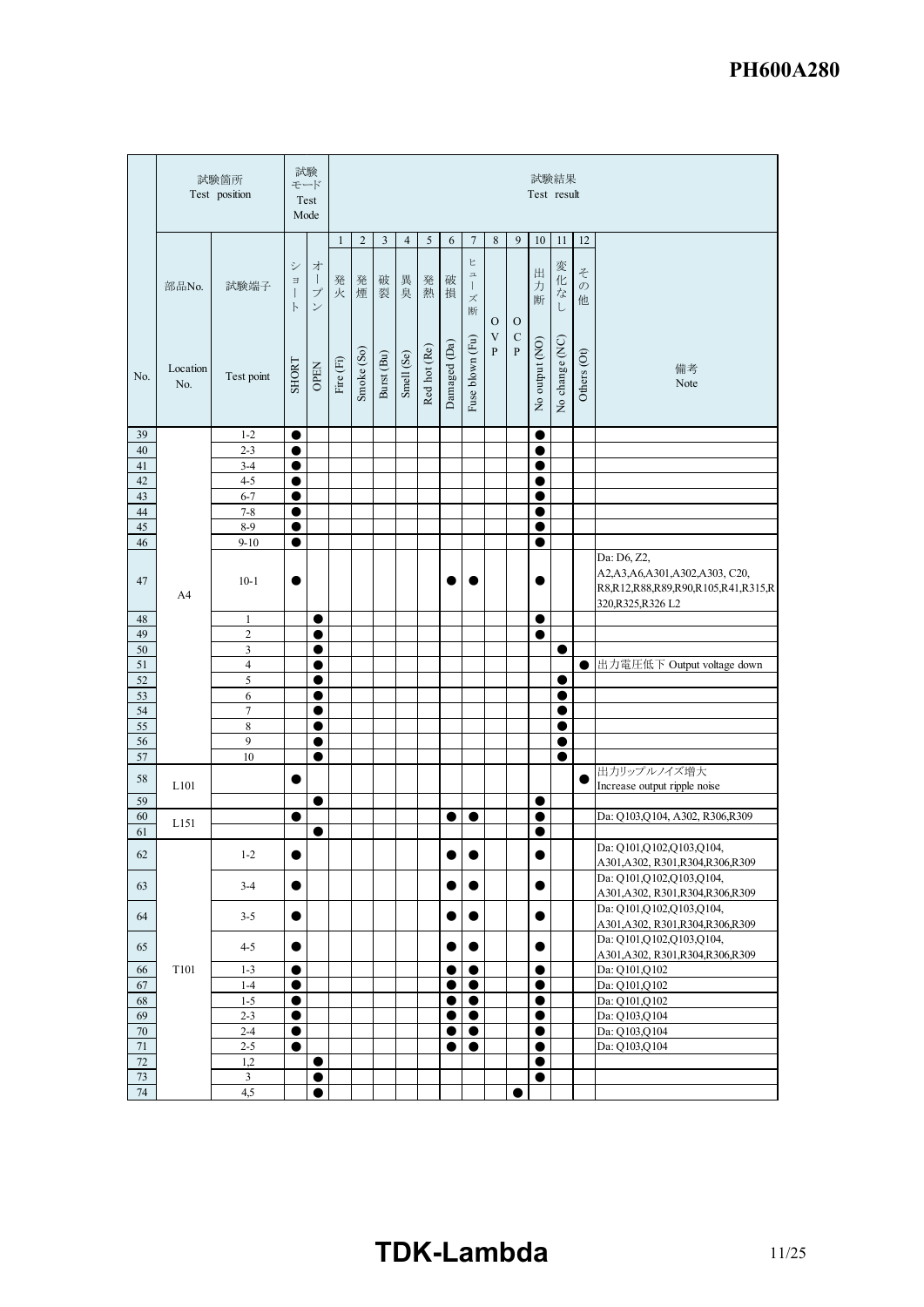**5. Vibration Test**

#### **MODEL : PH600A280**

# **(1) Vibration Test Class** 掃引振動数耐久試験 Frequency Variable Endurance Test

**(2) Equipment Used**

| IMV (株) 製 | 試験装置           | EM2201 |
|-----------|----------------|--------|
| IMV CORP. | Test Equipment |        |

**(3) The Number of D.U.T. (Device Under Test)** PH600A280-24 : 1台 (unit)

## **(4) Test Conditions**

| ・周波数範囲          | : $10 \sim 55 \text{Hz}$ |             | 振動方向      | :X, Y, Z          |
|-----------------|--------------------------|-------------|-----------|-------------------|
| Sweep Frequency |                          |             | Direction |                   |
| · 掃引時間          | : 1.0分間                  |             | 振幅        | : $0.825$ mm (一定) |
| Sweep Time      | 1.0 <sub>min</sub>       |             | Amplitude | (const.)          |
| 試験時間            |                          | : 各方向共1時間   |           |                   |
| Test Time       |                          | 1 hour each |           |                   |

# **(5) Test Method**

試供品を基板に取り付け、それを取り付け台に固定する。 Fix the D.U.T. on the circuit board and fit it on the fitting stage.

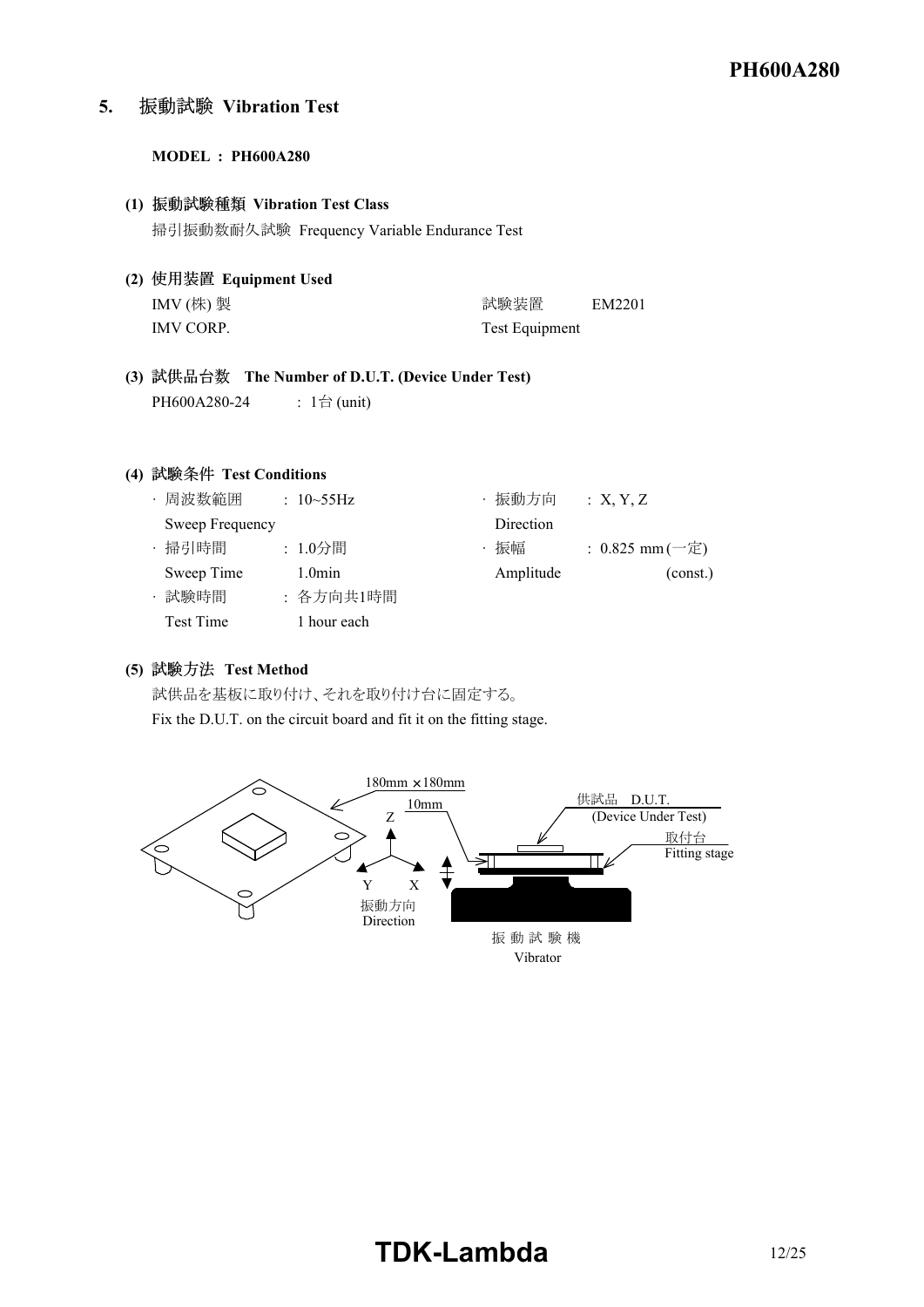# **(6) Test Results**

#### (6)-1 PH600A280-24

# 合格 OK

# ・試験条件 Test Conditions

Input Voltage **Output Current** Base-plate Temperature

入力電圧 : 280VDC 出力電流 : 25A (100%) ベースプレート温度 : 25ºC

| 測定確認項目<br>Check Item                           |               | 試験前<br><b>Before Test</b> | 試験後<br>After Test |
|------------------------------------------------|---------------|---------------------------|-------------------|
| 出力電圧<br>Output Voltage                         | V             | 24.041                    | 24.040            |
| 効率<br>Efficiency                               | $\frac{0}{0}$ | 93.4                      | 93.5              |
| 出力リップルノイズ電圧<br>Output Ripple and Noise Voltage | $mVp-p$       | 137.5                     | 133.3             |
| 入力変動<br>Line Regulation                        | mV            | 1.7                       | 1.6               |
| 負荷変動<br>Load Regulation                        | mV            | 0.8                       | 1.1               |
| 絶縁抵抗<br><b>Isolation Resistance</b>            |               | 異常なし<br>OK.               | 異常なし<br>OK.       |
| 耐電圧<br>Withstand Voltage                       |               | 異常なし<br>OK.               | 異常なし<br>OK        |
| 外観<br>Appearance                               |               | 異常なし<br>OK                | 異常なし<br>ОK        |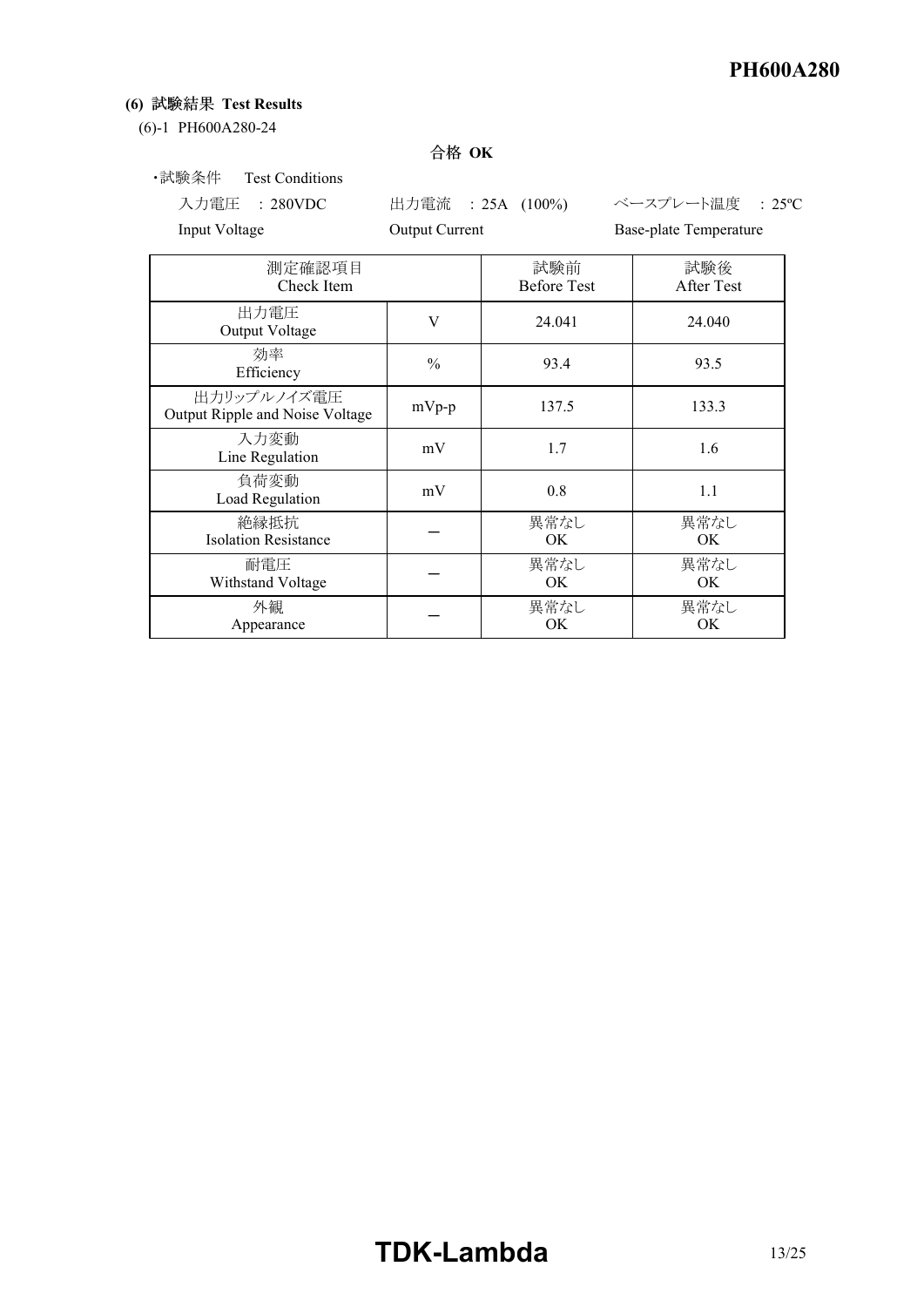#### **6. Shock Test**

#### **MODEL : PH600A280**

**(1) Equipment Used** IMV (株) 製 <br>
and the contract of the contract of the contract of the contract of the contract of the contract of the contract of the contract of the contract of the contract of the contract of the contract of the contract IMV CORP. Test Equipment

**(2) The Number of D.U.T. (Device Under Test)** PH600A280-24 : 1台 (unit)

## **(3) Test Conditions**

| ・パルス波形          | : 正弦半波                               | ・加速度             | : $196.1 \text{m/s}^2$ |
|-----------------|--------------------------------------|------------------|------------------------|
| Pulse Waveform  | Half Sine Waveform                   | Acceleration     |                        |
| ・衝撃方向           | : X, Y, Z                            | ・試験時間            | : $11ms \pm 5ms$       |
| Direction       |                                      | <b>Test Time</b> |                        |
| ・衝撃回数           | : +、-方向に各3回                          |                  |                        |
| Number of Times | 3 times each for $+$ , $-$ direction |                  |                        |

#### **(4) Test Method**

試供品を基板に取り付け、それを取り付け台に固定する。 Fix the D.U.T. on the circuit board and fit it on the fitting stage.

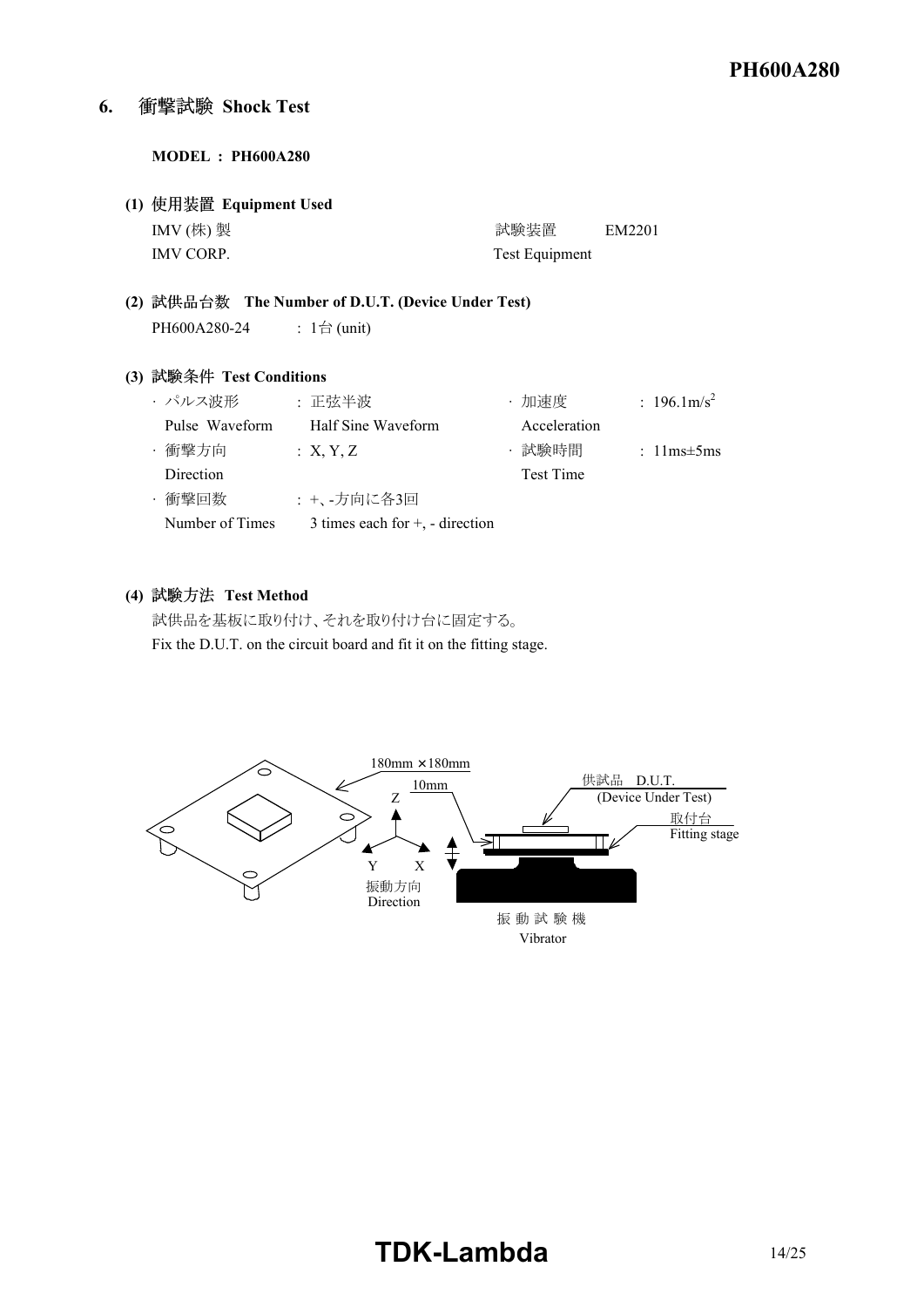# **(6) Test Results**

(6)-1 PH600A280-24

# 合格 OK

・試験条件 Test Conditions

入力電圧 : 280VDC 出力電流 : 25A (100%) ベースプレート温度 : 25ºC Input Voltage **Output Current** Base-plate Temperature

| 測定確認項目<br>Check Item                           |               | 試験前<br><b>Before Test</b> | 試験後<br>After Test |
|------------------------------------------------|---------------|---------------------------|-------------------|
| 出力電圧<br>Output Voltage                         | V             | 24.029                    | 24.030            |
| 効率<br>Efficiency                               | $\frac{0}{0}$ | 93.4                      | 93.4              |
| 出力リップルノイズ電圧<br>Output Ripple and Noise Voltage | $mVp-p$       | 125.0                     | 125.0             |
| 入力変動<br>Line Regulation                        | mV            | 1.7                       | 0.7               |
| 負荷変動<br>Load Regulation                        | mV            | 1.1                       | 0.8               |
| 絶縁抵抗<br><b>Isolation Resistance</b>            |               | 異常なし<br>OK.               | 異常なし<br>OK.       |
| 耐電圧<br>Withstand Voltage                       |               | 異常なし<br>OK.               | 異常なし<br>OK.       |
| 外観<br>Appearance                               |               | 異常なし<br>OK.               | 異常なし<br>ОK        |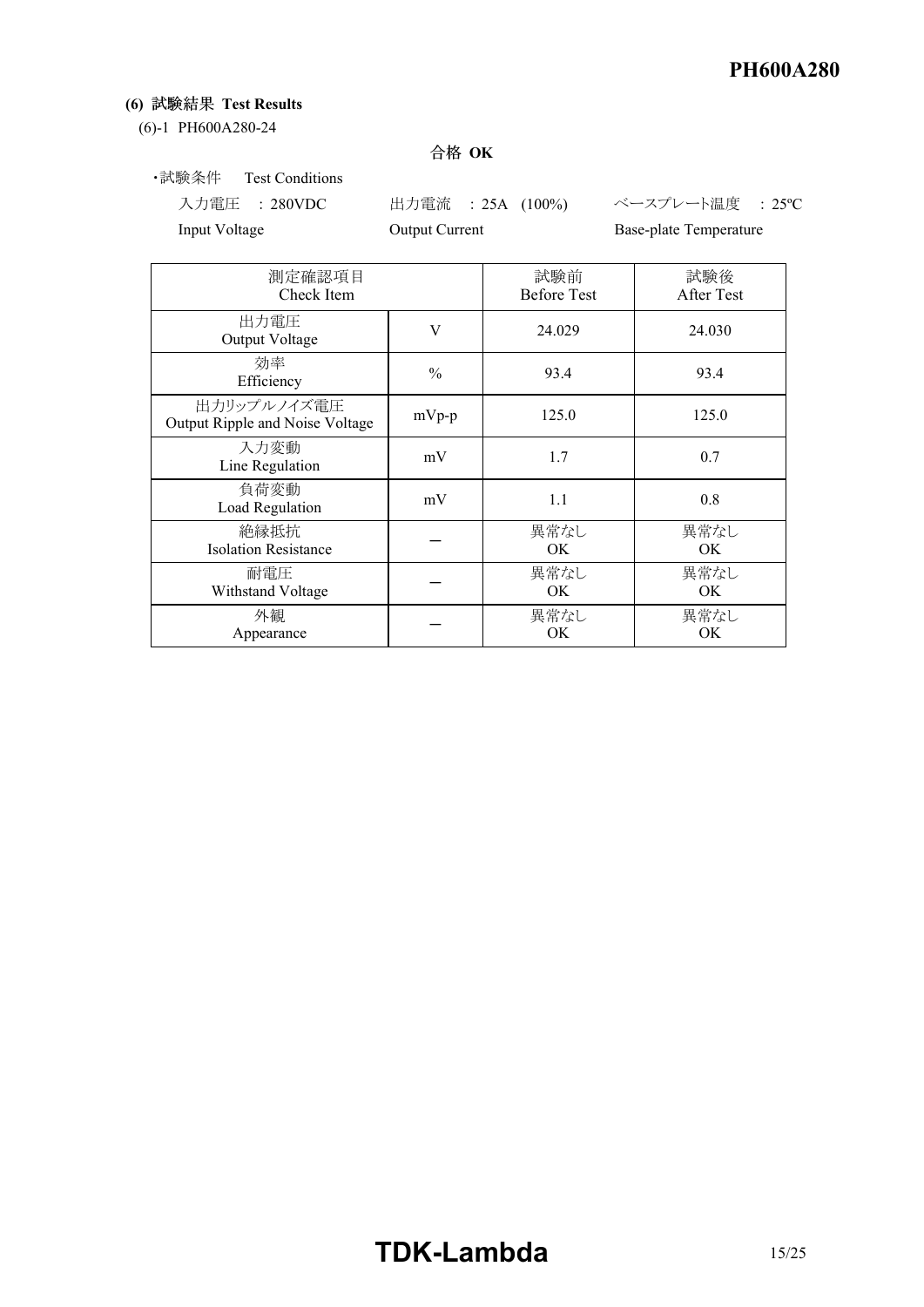**7. ノイズシミュレート試験 Noise Simulate Test** 

#### **MODEL : PH600A280**

- **(1) Test Circuit and Equipment**
	- A. 入力ポート : [L、N]、[L、FG]、[N、FG]に印加

Input Port : Apply to [L, N] , [L, FG] and [N、FG].



B. 信号ポート : CNT、+S、Sに同時に印加

Signal Port : Apply to CNT, +S and -S at the same time.



- 
- Noise Filter
- Electrolytic Capacitor
- Ceramic Capacitor
- 
- Film Capacitor
- Ceramic Capacitor
- Electrolytic Capacitor
- ・ノイズフィルター : RSAN-2010(TDK-Lambda)
- 電解コンデンサ (C1, C2) : 560μF (ELXS451VSN561MA50S, Nippon Chemi-Con)
- セラミックコンデンサ (C3, C4) : 330pF (CD45-B2GA331K, TDK)
- ・ フィルムコンデンサ (C5, C6) : 0.022μF (HHC630V223J, OKAYA)
- セラミックコンデンサ (C7) : 2.2μF (C3225X7R2A225K, TDK)
- · 電解コンデンサ (C8) : 820μF (ELXZ500ELL821MK25S, Nippon Chemi-Con)

# **TDKLambda** 16/25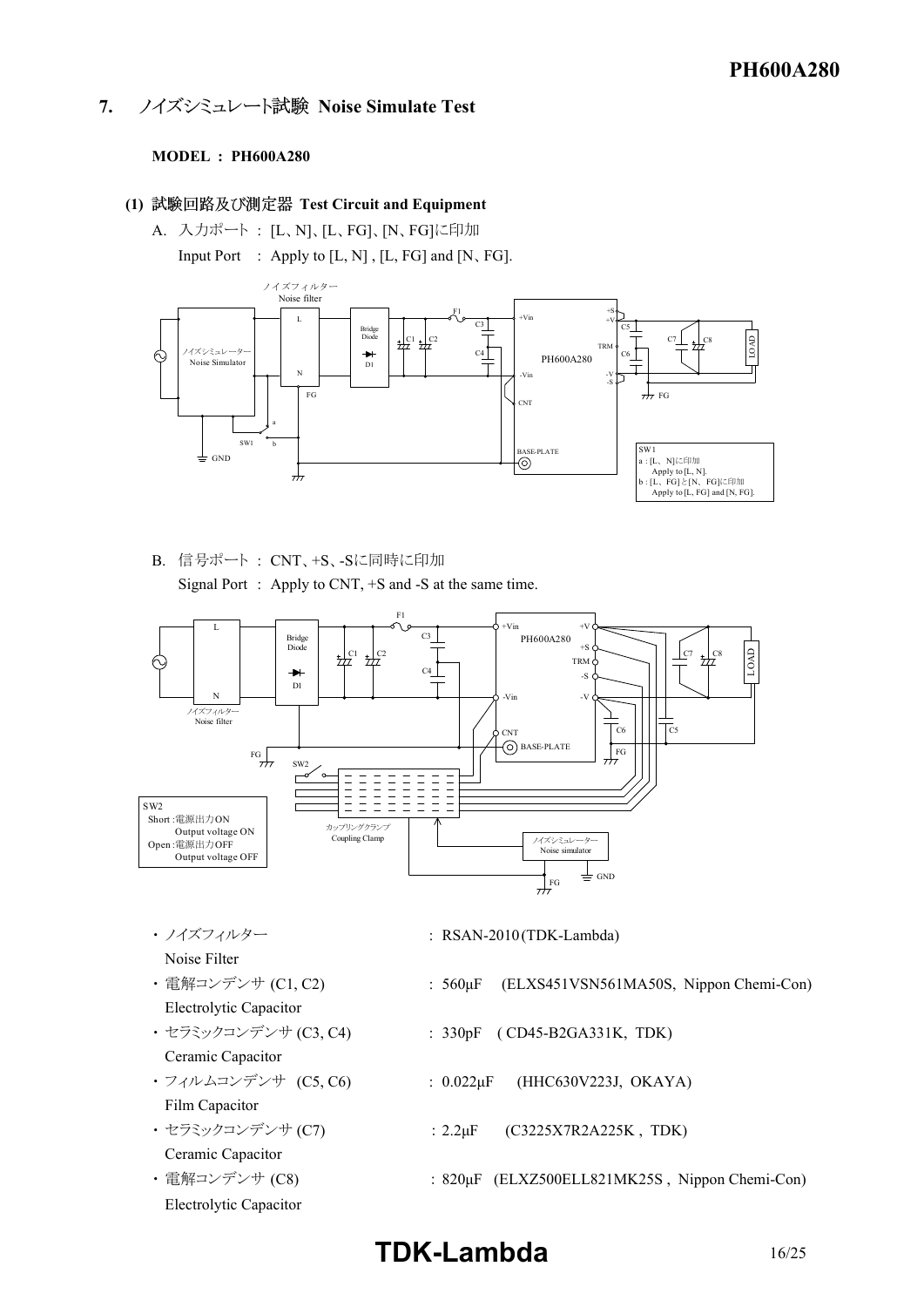| ・ブリッジダイオード (D1) | $: D15XB60H-7000$ (Shindengen) |
|-----------------|--------------------------------|
| Bridge Diode    |                                |
| ・ヒューズ (F1)      | $: 6.3A$ (BDH63, DAITO)        |
| Fuse            |                                |

#### **Equipment Used**

- · ノイズシミュレータ : INS-AX2-450TH (Noise Laboratory) Noise simulator ・カップリングクランプ : CA-805B (Noise Laboratory) Coupling clamp
- (2) 供試品台数 The Number of D.U.T. (Device Under Test) PH600A280-24 1台 (unit)

#### (3) 試験条件 Test Conditions

| ・入力電圧                  | : 280VDC                       | ・ノイズ雷圧      | : 入力ポート 0~2kV     |                         |
|------------------------|--------------------------------|-------------|-------------------|-------------------------|
| Input Voltage          |                                | Noise Level | Input Port        |                         |
| ・出力電圧                  | : 定格                           |             | 信号ポート             | $0 \sim 750V$           |
| Output Voltage         | Rated                          |             | Signal Port       |                         |
| ・出力電流                  | $: 0A (0\%)$ , 25A (100%)      |             |                   |                         |
| <b>Output Current</b>  |                                |             |                   |                         |
| ・位相                    | : $0^{\circ} \sim 360^{\circ}$ |             |                   |                         |
| Phase shift            |                                |             |                   |                         |
| ・ベースプレート温度             | $: 25^{\circ}C$                | ・極性         | $: + -$           |                         |
| Base-plate Temperature |                                | Polarity    |                   |                         |
| ・パルス幅                  | $: 50 \sim 1000$ ns            |             |                   | ・印加モード : 入力ポート ノーマル、コモン |
| Pulse Width            |                                | Mode        | <b>Input Port</b> | Normal, Common          |
| ・トリガ選択                 | $:$ Line                       |             | 信号ポート             | コモン                     |
| Trigger Select         |                                |             | Signal Port       | Common                  |
|                        |                                |             |                   |                         |

## **(4) Acceptable Conditions**

- 1. 試験中、5%を超える出力電圧の変動のない事
	- The regulation of output voltage must not exceed 5% of initial value during test.
- 2. 試験後の出力電圧は初期値から変動していない事
	- The output voltage must be within the regulation of specification after the test.
- 3. 発煙・発火のない事 Smoke and fire are not allowed.
- **(5) Test Result**

合格 OK

# **TDK-Lambda** 17/25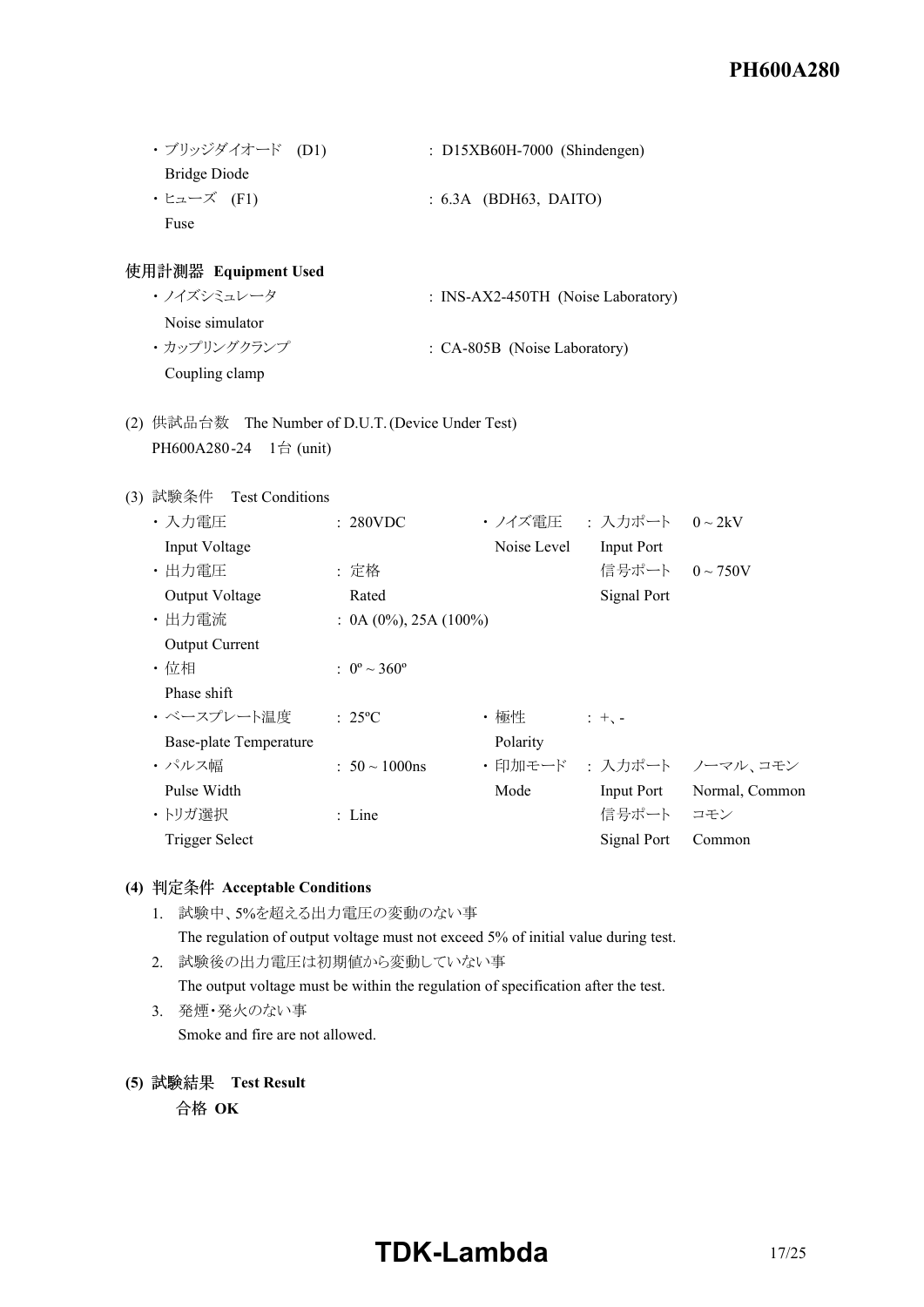# **8. Resistance to Soldering Heat Test**

#### **MODEL : PH600A280**

|           | (1) 使用装置 Machine Used           |                      |
|-----------|---------------------------------|----------------------|
| 自動はんだ付け装置 |                                 | : TLC-350XIV (セイテック) |
|           | Automatic Dip Soldering Machine | (SEITEC)             |

**(2) The Number of D.U.T. (Device Under Test)** PH600A280-24 1台 (unit)

#### **(3) Test Conditions**

| ・溶融半田温度                   | $\div$ 260 °C $\overline{C}$ | ・予備加熱温度                 | : 120 °C   |
|---------------------------|------------------------------|-------------------------|------------|
| Dip Soldering Temperature |                              | Pre-heating Temperature |            |
| ・浸漬保持時間                   | :12 秒間                       | ・予備加熱時間                 | :60 秒間     |
| Dip Time                  | 12 seconds                   | Pre-heating Time        | 60 seconds |

#### **(4) Test Method**

初期測定の後、供試体を基板にのせ、自動はんだ付け装置でフラックスを含浸、予備加熱、はんだ付け を行う。常温常湿下に1時間放置し、出力に異常がない事を確認する。

Check if there is no abnormal output before test. Then fix the D.U.T. on a circuit board, transfer to fluxdipping, pre-heat and solder in the automatic dip soldering machine. Leave it for 1 hour at the room temperature and normal humidity, then check if there is no abnormal output.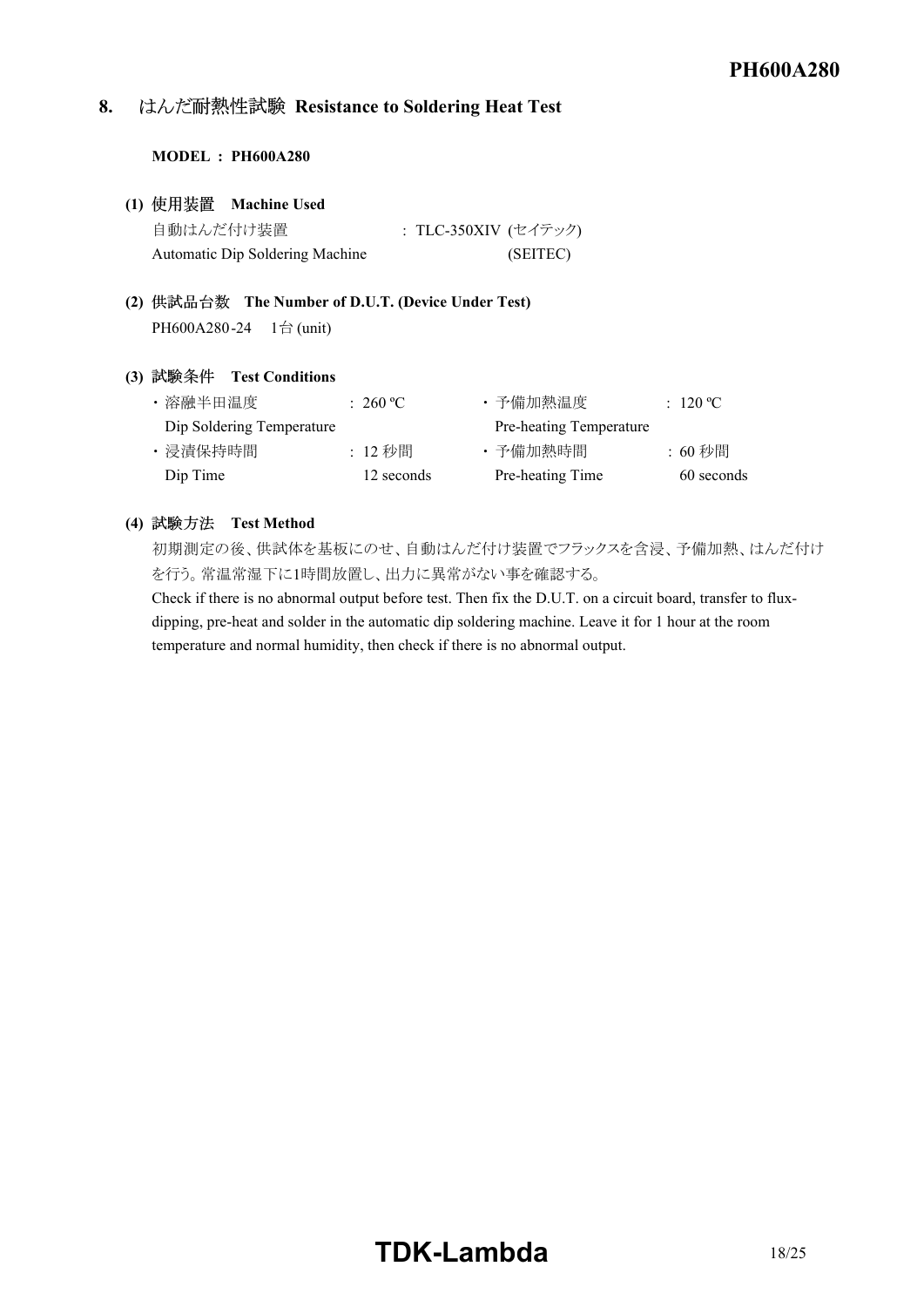# **(5) Test Results**

(5)-1 PH600A280-24

# 合格 OK

## • 試験条件 Test Conditions

入力電圧 : 280VDC 出力電流 : 25A (100%) ベースプレート温度 : 25ºC Input Voltage **Output Current** Base-plate Temperature

| 測定確認項目                                         |               | 試験前                | 試験後        |  |
|------------------------------------------------|---------------|--------------------|------------|--|
| Check Item                                     |               | <b>Before Test</b> | After Test |  |
| 出力電圧<br>Output Voltage                         | V             | 23.973             | 23.974     |  |
| 効率<br>Efficiency                               | $\frac{0}{0}$ | 93.4               | 93.4       |  |
| 出力リップルノイズ電圧<br>Output Ripple and Noise Voltage | $mVp-p$       | 125.0              | 120.8      |  |
| 入力変動<br>Line Regulation                        | mV            | 0.4                | 0.5        |  |
| 負荷変動<br>Load Regulation                        | mV            | 1.9                | 2.1        |  |
| 絶縁抵抗<br><b>Isolation Resistance</b>            |               | 異常なし<br>OK         | 異常なし<br>OK |  |
| 耐電圧<br>Withstand Voltage                       |               | 異常なし<br>OK         | 異常なし<br>OK |  |
| 外観<br>Appearance                               |               | 異常なし<br>OK         | 異常なし<br>ОK |  |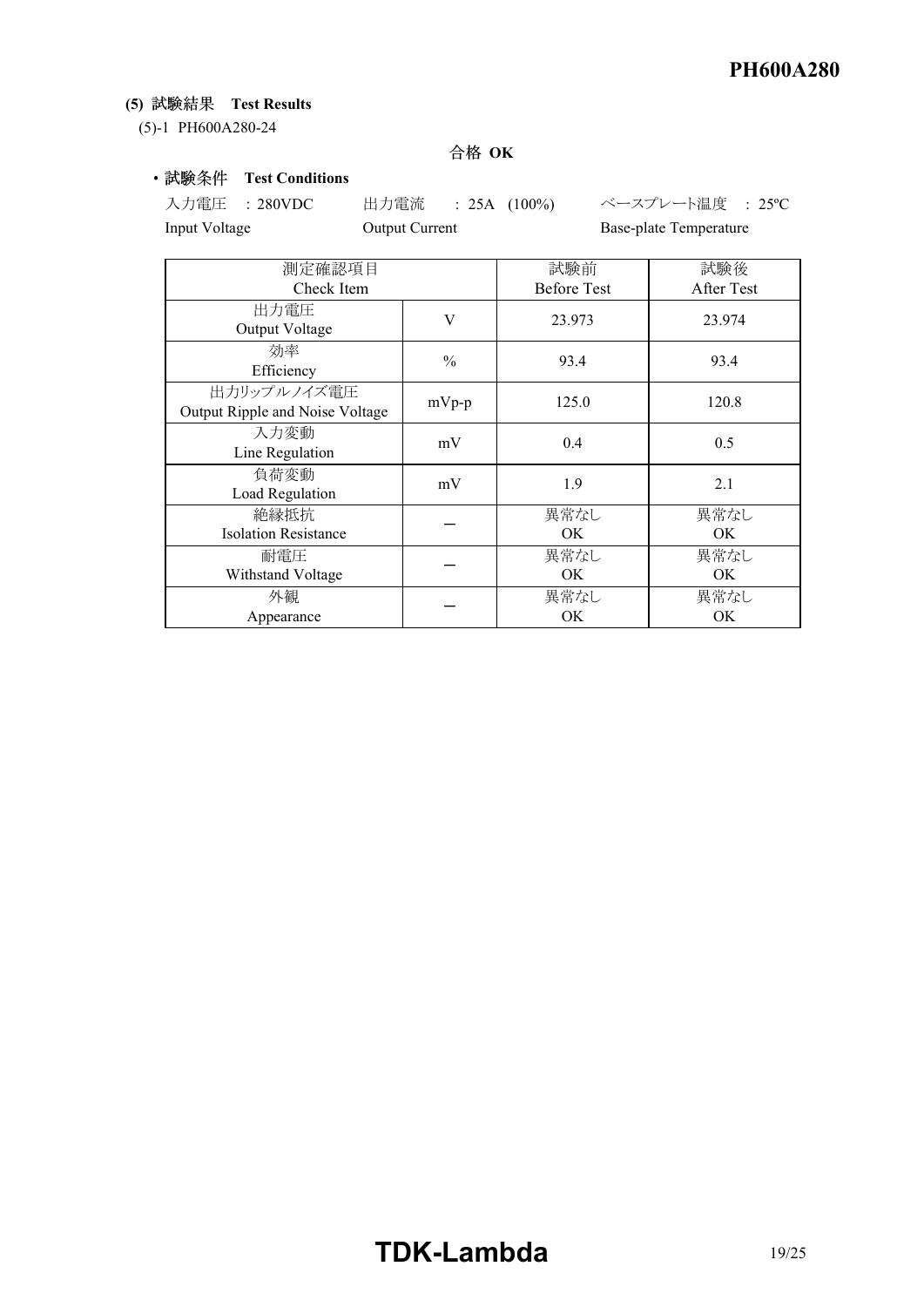# **9. Thermal Shock Test**

MODEL : PH600A280 **(1) Equipment Used**  冷熱衝撃装置 : TSA101SW (ESPEC CORP.) Thermal Shock Chamber **(2)** PH600A280-24 : 5台 (units) **(3) Test Conditions** ā 電源周囲温度 : 50℃ ⇔ 100℃ Ambient Temperature 1cycle  $100^{\circ}$ C -



### **(4) Test Method**

初期測定の後、供試品を試験槽に入れ、上記サイクルで試験を行う。250, 500サイクル後に、 供試品を常温常湿下に1時間放置し、出力に異常がない事を確認する。

Before testing, check if there is no abnormal output, then put the D.U.T. in testing chamber, and test it according to the above cycle. 250, 500cycles later, leave it for 1 hour at the room temperature, then check if there is no abnormal output.

### **(5) Test Results**

合格 OK

測定データは次項に示す。 See next page for measuring data.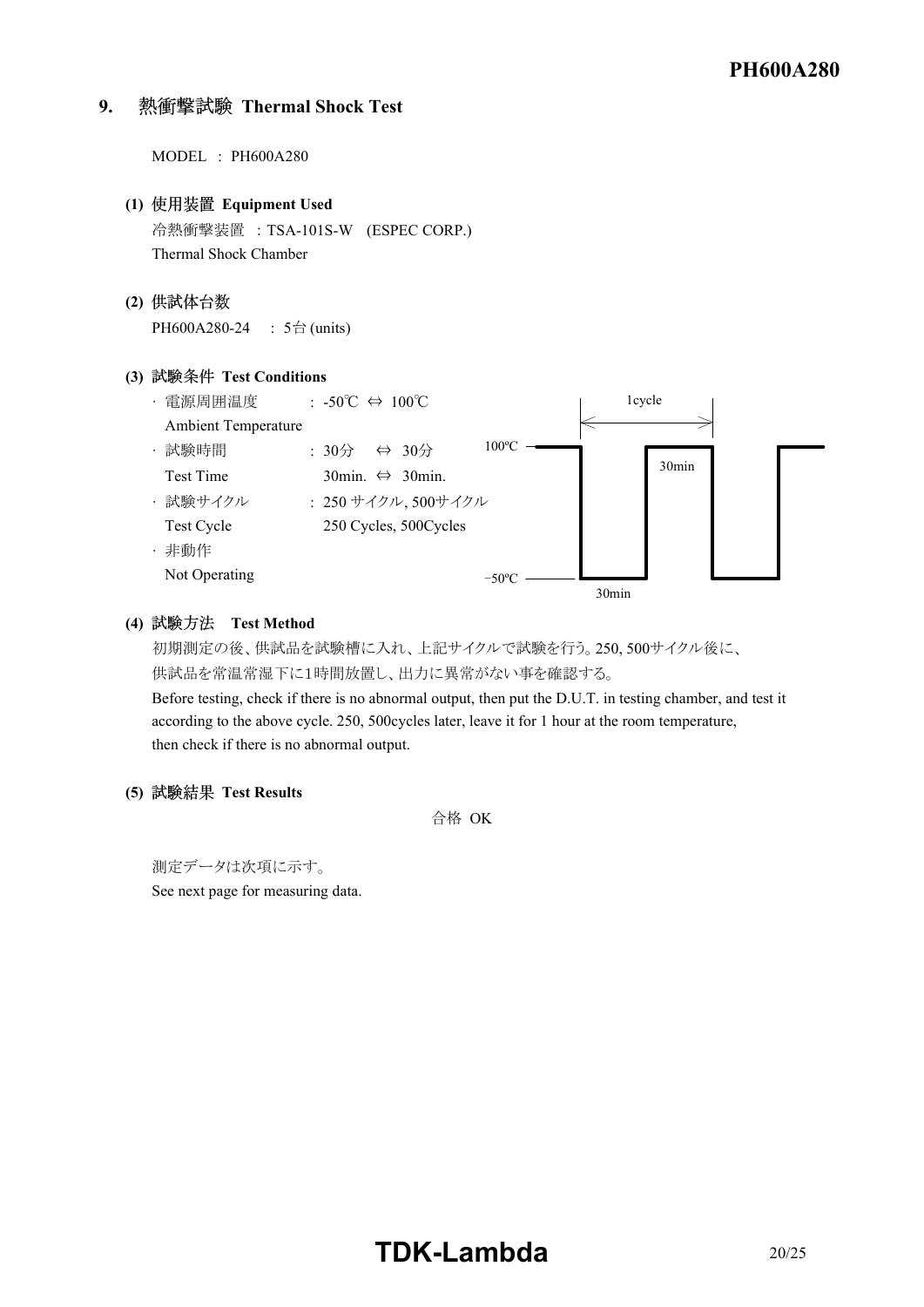

**TDK-Lambda**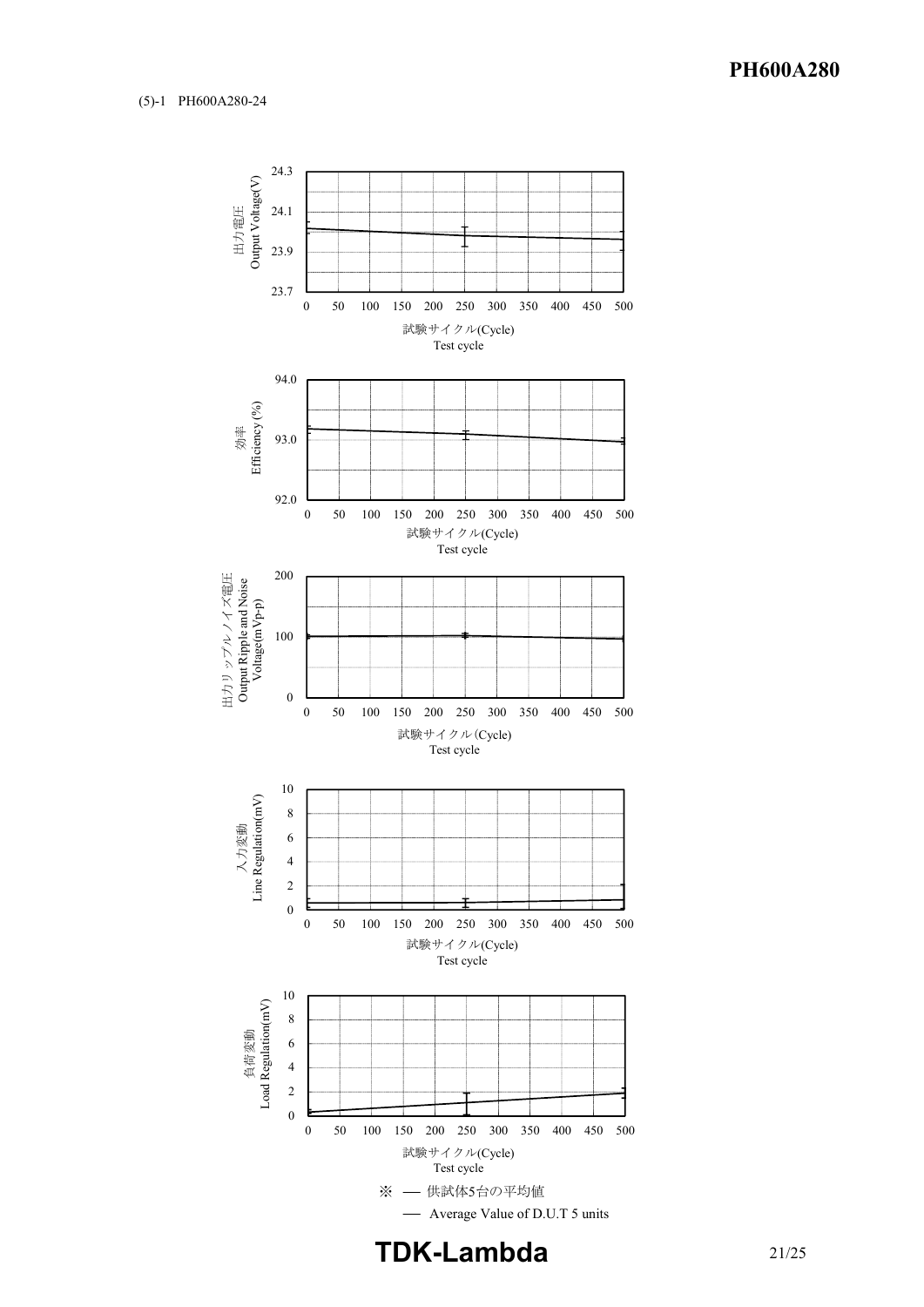#### *<u>Instruction</u>* 10. 高温加湿通電試験 High Temperature and High Humidity Bias Test

#### **MODEL : PH600A280**

- **(1) Equipment Used** 恒温恒湿器 : SPL-2KPH-A (ESPEC CORP.) TEMP.& HUMID. CHAMBER
- **(2) The Number of D.U.T. (Device Under Test)** PH600A280-24 : 3台 (units)

#### **(3) Test Conditions**



#### (4) 試験方法 Test Method

初期測定の後、供試体を試験槽に入れ、槽の温度を室温 (25℃) から規定の温度 (85℃) まで 徐々に上げる。 供試体を規定の条件にて500時間動作させ、常温常湿下に1時間放置した後、 出力に異常がない事を確認する。

Check if there is no abnormal output before test. Then fix the D.U.T. in testing chamber, and the ambient temperature is gradually increased from 25℃ to 85℃. Operate the D.U.T. for 500 hours according to above conditions and leave the D.U.T. for 1 hours at the room temperature, then check if there is no abnormal output.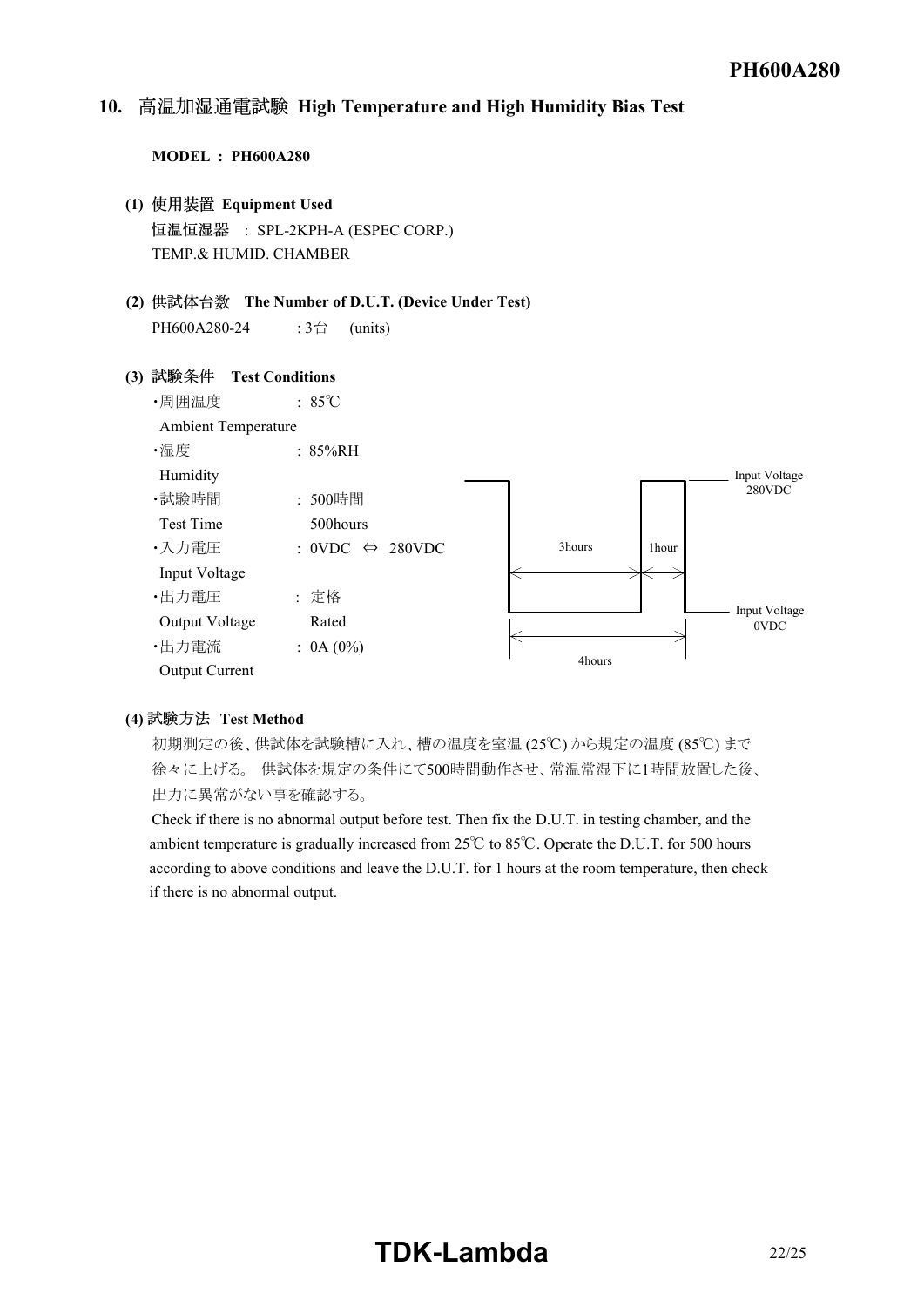# (5) 試験結果 Test Results

#### (5)-1 PH600A280-24

#### 合格 OK

## ·試験条件 Test Conditions

Input Voltage **Output Current** Base-plate Temperature

入力電圧 : 280VDC 出力電流 : 25A (100%) ベースプレート温度 : 25℃

| 測定確認項目                                         |               | No.1                      |                   | No.2                      |                          | No.3                      |                   |
|------------------------------------------------|---------------|---------------------------|-------------------|---------------------------|--------------------------|---------------------------|-------------------|
| Check Item                                     |               | 試験前<br><b>Before Test</b> | 試験後<br>After Test | 試験前<br><b>Before Test</b> | 試験後<br><b>After Test</b> | 試験前<br><b>Before Test</b> | 試験後<br>After Test |
| 出力電圧<br>Output Voltage                         | V             | 24.087                    | 23.978            | 24.026                    | 24.024                   | 23.987                    | 24.048            |
| 効率<br>Efficiency                               | $\frac{0}{0}$ | 92.9                      | 92.7              | 92.9                      | 92.7                     | 92.8                      | 92.9              |
| 出力リップルノイズ電圧<br>Output Ripple and Noise Voltage | $mVp-p$       | 116.7                     | 129.1             | 116.7                     | 139.5                    | 102                       | 139.6             |
| 入力変動<br>Line Regulation                        | mV            | 0.6                       | 0.5               | 0.8                       | 0.5                      | 0.6                       | 1.0               |
| 負荷変動<br>Load Regulation                        | mV            | 1.0                       | 1.0               | 1.0                       | 1.0                      | 0.5                       | 0.9               |
| 絶縁抵抗<br><b>Isolation Resistance</b>            |               | 異常なし<br>OK.               | 異常なし<br>OK.       | 異常なし<br>OK.               | 異常なし<br>OK.              | 異常なし<br>OK                | 異常なし<br>OK.       |
| 耐電圧<br>Withstand Voltage                       |               | 異常なし<br>OK                | 異常なし<br>OK.       | 異常なし<br>OK.               | 異常なし<br>OK               | 異常なし<br>OK                | 異常なし<br>OK.       |
| 外観<br>Appearance                               |               | 異常なし<br>OK                | 異常なし<br>OK        | 異常なし<br>OK                | 異常なし<br>OK               | 異常なし<br>OK.               | 異常なし<br>OK        |

# **TDKLambda** 23/25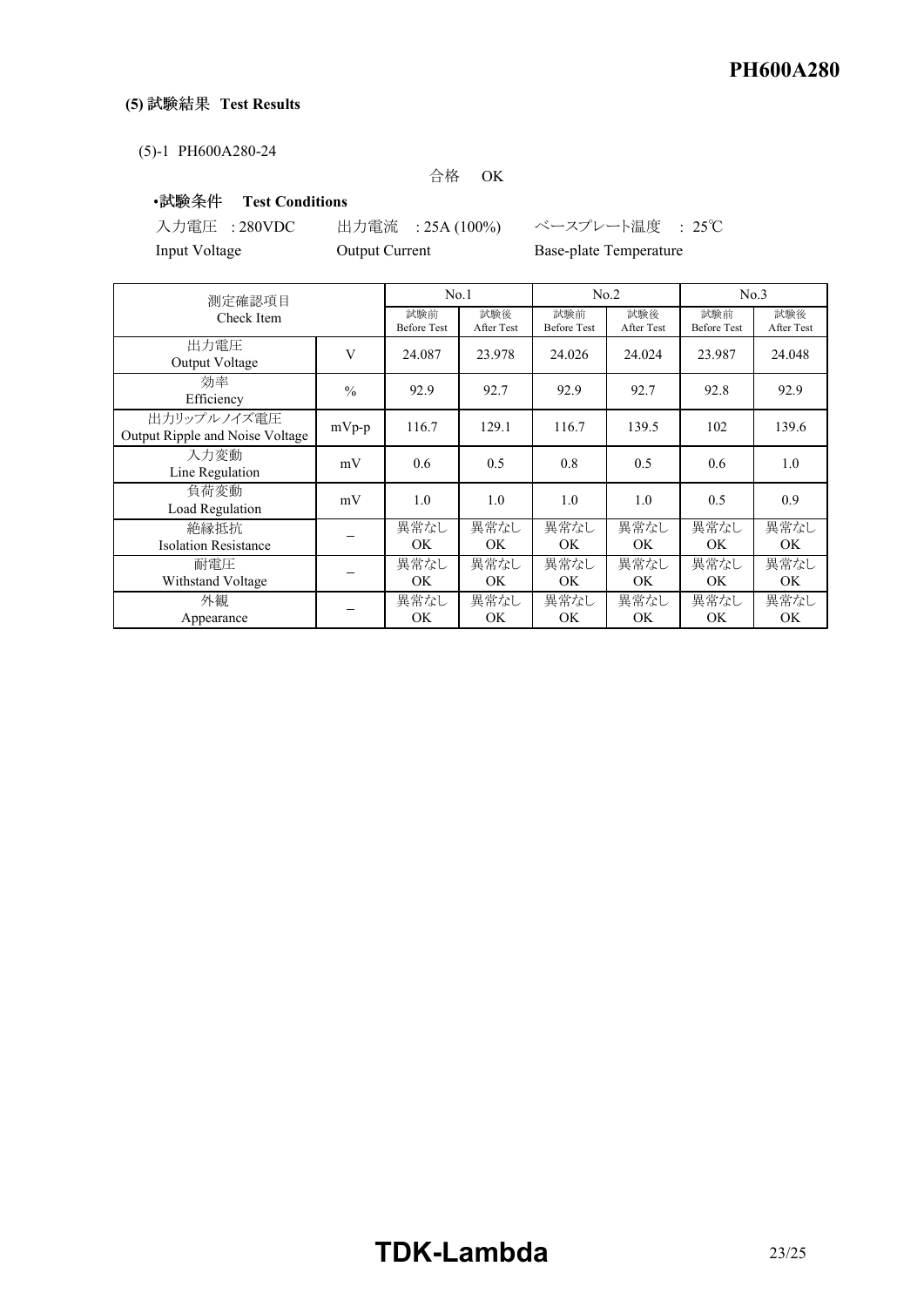# 11. 高温連続通電試験 High Temperature Bias Test

#### **MODEL : PH600A280**

- **(1) Equipment Used** 恒温槽: PR-1KH (ESPEC CORP.) TEMPERATURE CHAMBER
- **(2) The Number of D.U.T. (Device Under Test)** PH600A280-24 :  $3\overset{\triangle}{\Box}$  (units)

#### **(3) Test Conditions**

| ・ベースプレート温度 : 100℃             |          | ・周囲温度                      | $:85^{\circ}\mathrm{C}$ |
|-------------------------------|----------|----------------------------|-------------------------|
| <b>Base-plate Temperature</b> |          | <b>Ambient Temperature</b> |                         |
| ·試験時間                         | : 500時間  | ・入力電圧                      | : 280VDC                |
| Test Time                     | 500hours | Input Voltage              |                         |
| ・出力電圧                         | : 定格     | ・出力電流                      | : 20A(80%)              |
| Output Voltage                | Rated    | <b>Output Current</b>      |                         |

#### (4) 試験方法 Test Method

初期測定の後、供試体を試験槽に入れ規定の条件のもとで試験を行う。 試験後に出力に異常がない事を確認する。

Before the test , check if there is no abnormal output and put the D.U.T in the testing chamber. After the test, check if there is no abnormal output.